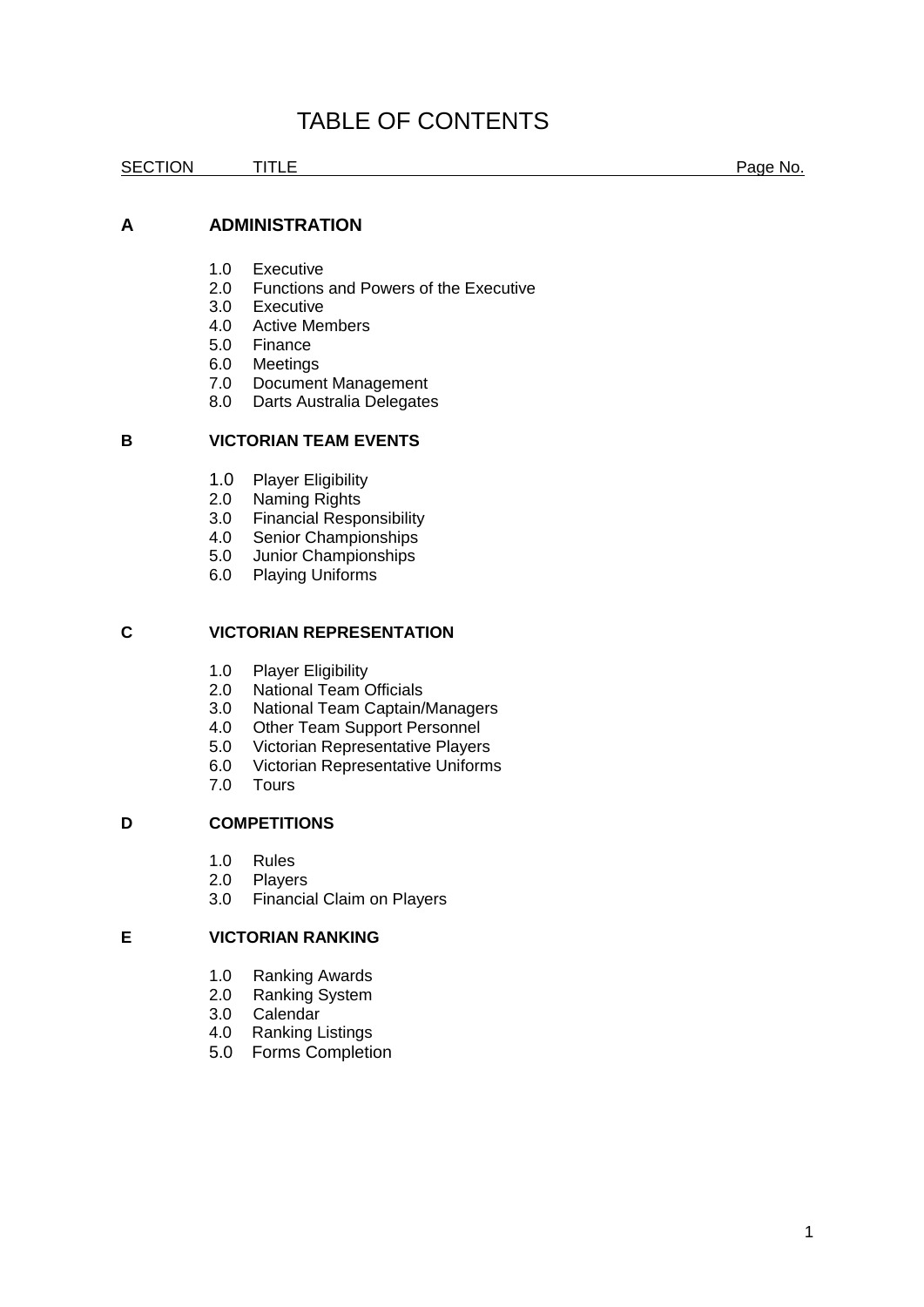# **F JUDICIAL PROCEDURES**

- 1.0 Participation Conflict<br>2.0 Judicial Committee R
- 2.0 Judicial Committee Rules<br>3.0 Judiciary Appeals
- Judiciary Appeals

# **G MEMBERSHIP**

- 1.0 Fees and Registration<br>2.0 Active Members Bound
- Active Members Boundaries
- 3.0 Players Transfers, Clearances and Obligations<br>4.0 Suspended and Banned Players
- Suspended and Banned Players
- 5.0 Affiliate Members

# **H MEETINGS**

- 1.0 Exhaustive Ballots
- 2.0 Standing Orders
- 3.0 Procedures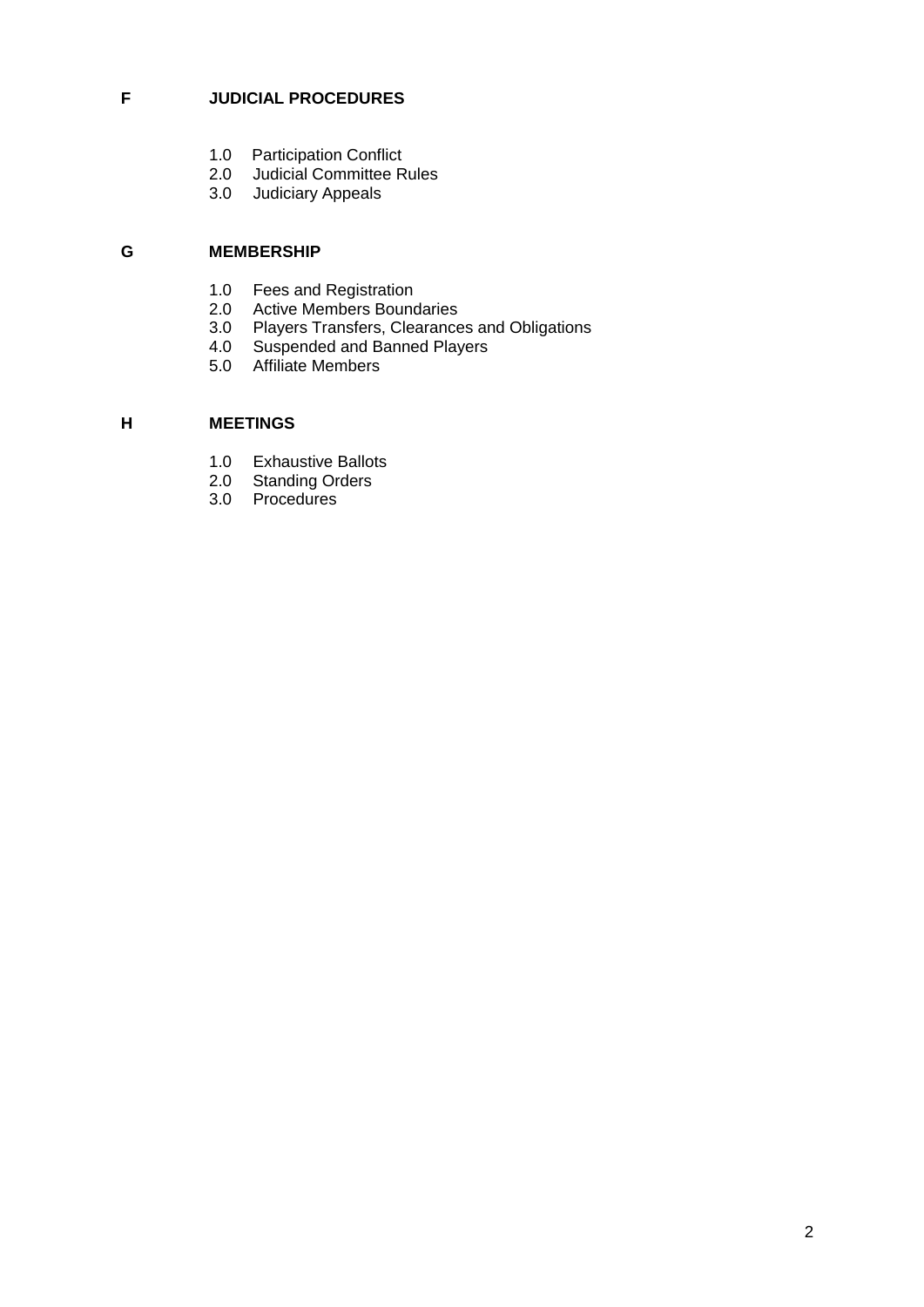# **A: ADMINISTRATION**

# 1. **EXECUTIVE**

The Constitution states that the Executive consists of 8 Office Bearers nominated by Active Member/s. Duties of Office Bearers:

# 1.1 **The President**

The President shall:

- 1.1.1 Act as Darts Victoria representative
- 1.1.2 Preside at DV General Meetings.
- 1.1.3 Have the right to attend any Committee or Sub-Committee meetings.
- 1.1.4 Co-ordinate and oversee the activities of DV.
- 1.1.5 Be responsible for the efficient administration of DV.
- 1.1.6 Be responsible for the efficient and effective function of the Executive Committee.
- 1.1.7 Liaise with Active Members and Darts Australia on matters of policy and procedure.
- 1.1.8 Develop future policies and directions of the DV and advise the Executive accordingly.
- 1.1.9 Act as "Spokesman" for DV.
- 1.1.10 Liaise with Government, its Departments, Statutory Bodies, Instrumentality's and other relevant organisations and individuals, Sporting Organisations and other Sporting Bodies and Organisations to promote the objectives of DV.
- 1.1.11 Attend to specific correspondence from time to time.
- 1.1.12 May suspend the Vice President, Secretary, Treasurer or any other official of Darts Victoria from office summarily without notice for any cause for which summary dismissal is permitted, at any time during his/her term of office

# 1.2 **The Vice -President**

The Vice-President shall:

- 1.2.1 Act as the DV representative in the absence of the President.
- 1.2.2 Assume responsibility for the efficient administration of the DV in the absence of the President.
- 1.2.3 Preside at DV General Meetings in the absence of the President.
- 1.2.4 Assume functional responsibility for Strategic Planning.
- 1.2.5 Collect information, as and when required, to support the Strategic Plan and provide a consolidated report for the Active Members and the DV.
- 1.2.6 Examine information provided by the Active Members and evaluate progress against the Strategic Plan.
- 1.2.7 Assist the President by attending Committee or Sub-Committee meetings as directed.
- 1.2.8 Carry out other duties as directed by the President.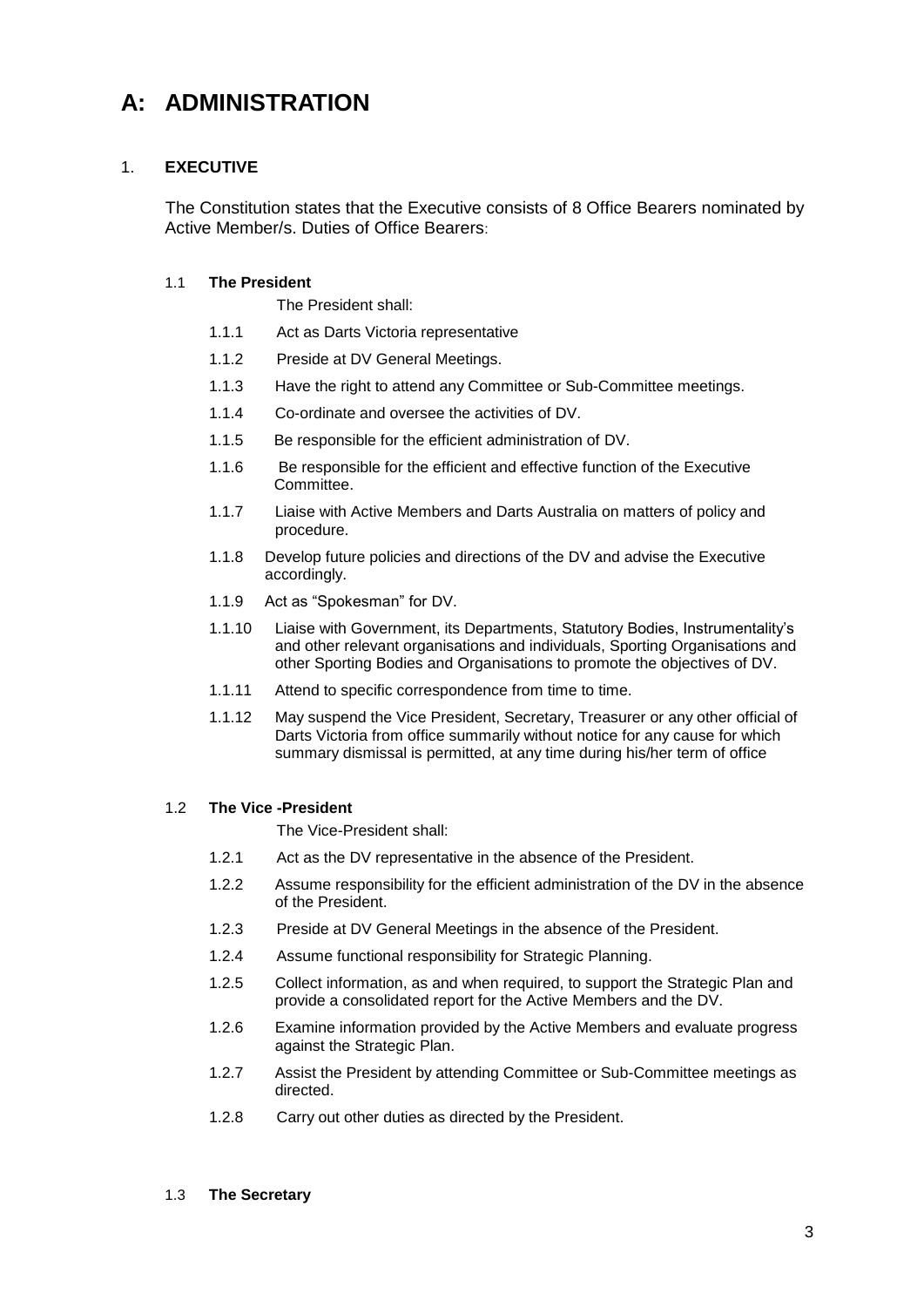The Secretary shall:

- 1.3.1 Attend to all correspondence both inward and outward of a general and policy nature.
	- Circulate correspondence to Active Members as required.
	- Correspondence considered of an urgent nature to be circulated immediately.
	- Correspondence involving players' International performance to be circulated immediately and to include the President, Vice President and Team Captains and Managers.
- 1.3.2 Liaise with Active Members and Executive on matters of policy, procedure and administrative needs.
- 1.3.3 Cause all business transacted at General Meetings to be recorded accurately and distributed to Active Members and Executive.
- 1.3.4 Assist in the development of future policies and directions of the DV and advise Active Members as appropriate.
- 1.3.5 In the absence of the President and Vice President act as "Spokesman" for DV.
- 1.3.6 Distribute Victorian Rankings to active members prior to the  $12<sup>th</sup>$  day of each month.
- 1.3.7 Distribute posters advertising each event no later than 21 days before the staging of that event.
- 1.3.8 Maintain a high level of consultation and liaison with Active Members.
- 1.3.9 Assist in the development of the Sport of Darts throughout Victoria.
- 1.3.10 Liaise with the Darts Australia and WDF Member countries as necessary.
- 1.3.11 Notify all Officers and Active Members of meeting times and distribute Agenda's, Reports and relevant documents in respect to such meetings in accordance with constitutionals requirements.
- 1.3.12 Circulate the Executive reports to Active Members.
- 1.3.13 Carry out other duties as directed by the President.
- 1.3.14 The Executive at a special meeting called for the purpose may remove the Secretary from office summarily without notice for any cause for which summary dismissal is permitted.

# **The Treasurer**

.

The Treasurer shall:

- 1.4.1 Be responsible for the DVs financial affairs and shall maintain accurate records of all Income and Expenditure, and Assets and Liabilities of the DV.
- 1.4.2 Provide a Monthly Statement of Income and Expenditure on a Cash Flow basis to each member of the Executive DV.
- 1.4.3 Ensure that the DV Visa card has sufficient cash available to cover representative expenses including player allowances and to avoid any potential embarrassments on tour.
- 1.4.4 Liaise with selected players regarding the purchase of a Victorian Uniform.
- 1.4.5 Provide financial reports which include a statement of income and expenditure on a cash flow basis, comparison to budget forecast etc, in readiness for presentation at each general meeting (Delegates meeting).

Each Active member to be entitled to a copy of the financial report.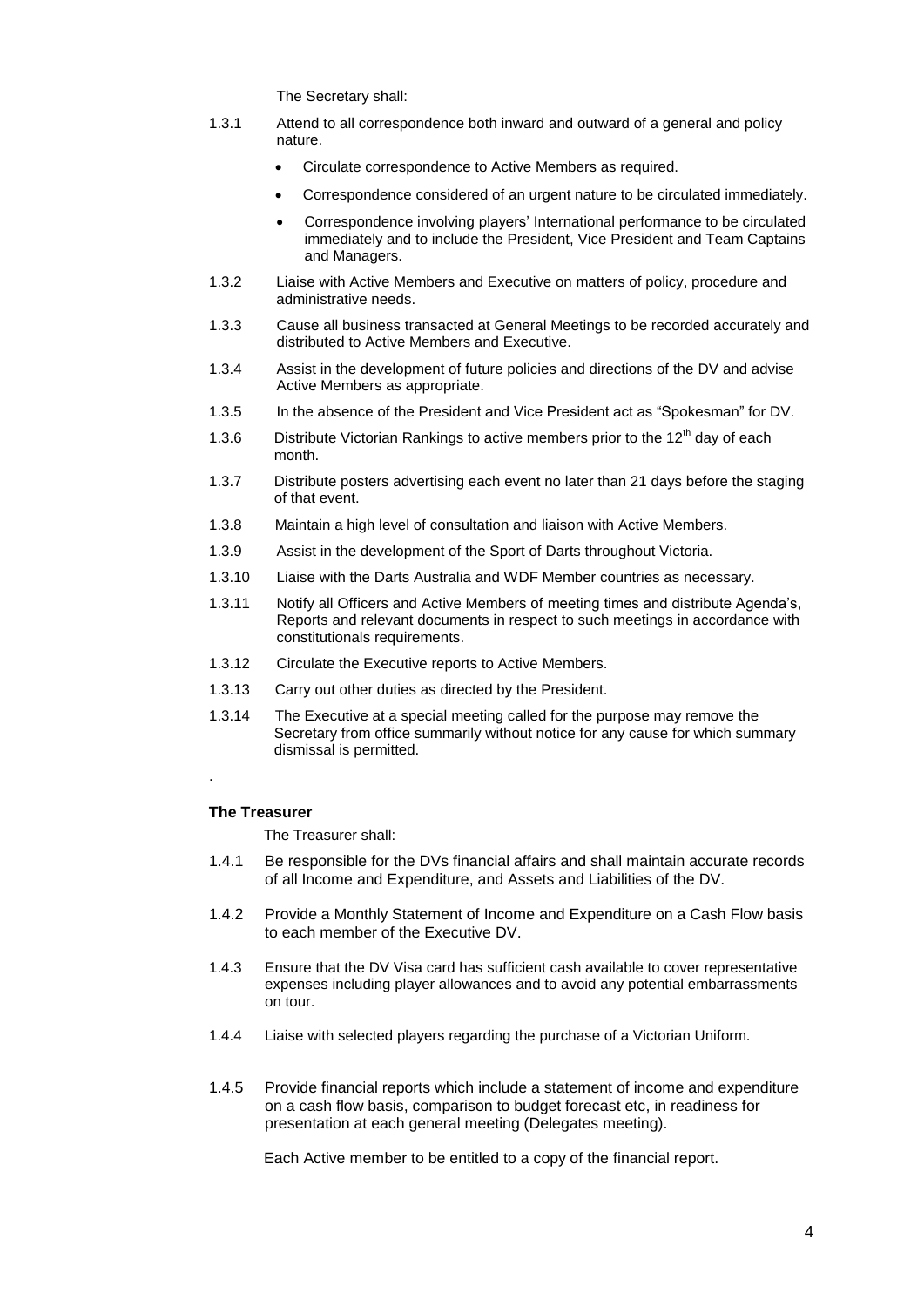- 1.4.6 Prior to the Annual General Meeting (Feb/March) provides Active Members with an Estimate of Revenue and Expenditure for the current calendar year and the next (2) two years of DV.
- 1.4.7 In conjunction with the Annual Budget table a statement of projected monthly income and expenditure for the year including residual funds projected in the bank for each calendar month.
- 1.4.8 Arrange an annual audit of DV financial transactions and provide reports to the Annual General Meeting.
	- A Balance Sheet.
	- Statement of Income and Expenditure
	- General Ledgers
	- Budget Performance Report of Income and Expenditure
	- Bank Statements and Reconciliation's
	- A detailed account of the DV Term Deposits.
	- A current Asset Register.
	- A current Depreciation Schedule.
- 1.4.9 Maintain an Imprest System of Petty Cash floats approved by the DV.
- 1.4.10 Carry out other duties as directed by the President.
- 1.4.11 The Executive at a special meeting called for the purpose may remove the Treasurer from office summarily without notice for any cause for which summary dismissal is permitted

# **1.4 Men's Contest Director**

The Men's C.D shall:

- 1.5.1 Accept entries for (and confirm eligibility to participate) the State team qualifiers/selection prior to the agreed closing date.
- 1.5.2 Compile playing formats/draws for each round of the state team trials and compile and provide results including averages and wins during the Round Robin Stages. Final stage results to be ratified by State Team Manager or Captain prior to Team announcements.
- 1.5.3 Accept entries for (and confirm eligibility to participate) the Melbourne Cup/Fours and Champion Team Trophy.
- 1.5.4 Compile playing format/draws and score/result sheets for these events at least 7 days prior the each event taking place.
- 1.5.5 Compile and update Darts Victoria Ranking list on a monthly basis, updates to be completed on the last day of each calendar month.
- 1.5.6 Issue a copy of Darts Victoria. Ranking list to the Secretary of DV prior to the 3<sup>rd</sup> day of each month.
- 1.5.7 Liase with the Secretary of DV to develop Posters/flyers or other promotional material for each DV event. All Posters etc to be approved by the President prior to issue. All Posters/flyers etc to be received by the active members at least 21 days prior to the staging of the event.
- 1.5.8 Provide each active member who is hosting an event a set of playing rules for that event/s, a copy of the latest rankings for seeding purposes and where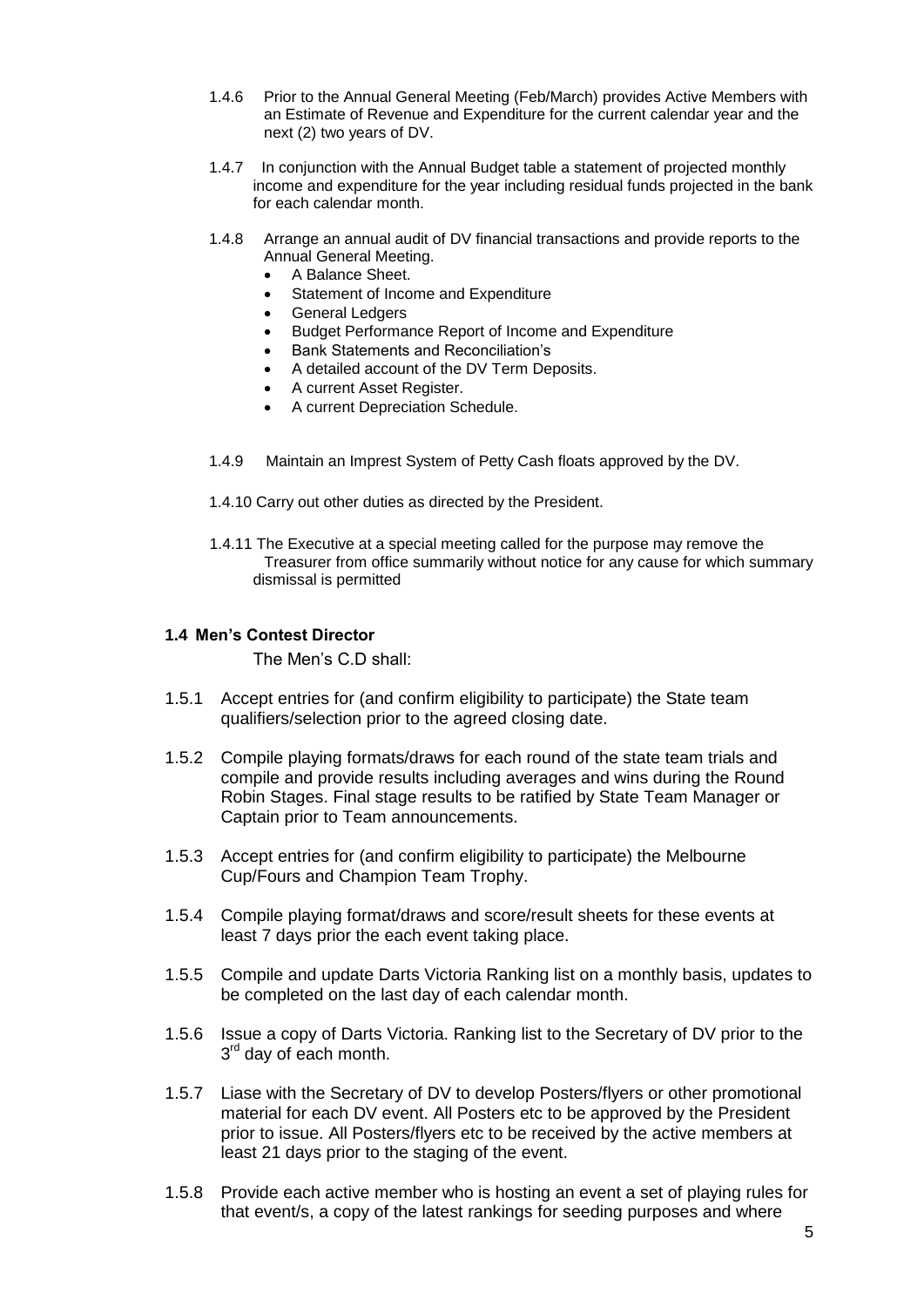needed draw/result and average sheets complete with comprehensive instructions on those events. Results to be forwarded to the Men's C.D. within 3 days of the event.

- 1.5.9 Provide the Secretary/President/State Team Captains and Managers with a copy of the results of each event within 3 days of the event taking place.
- 1.5.10 Present written reports at each Executive/General/AGM and/or special meetings. The President via the Executive may request additional reports/information as required; such reports are to be furnished without delay and with all expediency.
- 1.5.11 Maintain Grading databases for all Darts Victoria. players.
- 1.5.12 Carry out other duties as directed by the President.
- 1.5.13 T he Executive at a special meeting called for the purpose may remove the Men's Contest Director from office summarily without notice for any cause for which summary dismissal is permitted

# 1.6 **Ladies Contest Director**

The Ladies CD Shall:

- 1.6.1 Accept entries for (and confirm eligibility to participate) the State team qualifiers/selection prior to the agreed closing date.
- 1.6.2 Compile playing formats/draws for each round of the state team trials and compile and provide results including averages and wins during the Round Robin Stages. Final stage results to be ratified by State Team Manager or Captain prior to Team announcements.
- 1.6.3 Accept entries for (and confirm eligibility to participate) the Oaks Plate/Fours and Champion Team Trophy.
- 1.6.4 Compile playing format/draws and score/result sheets for these events at least 7 days prior the each event taking place.
- 1.6.5 Compile and update the Darts Victoria Ranking list on a monthly basis, updates to be completed on the last day of each calendar month.
- 1.6.6 Issue a copy of the DV Ranking list to the Secretary of DV prior to the 3<sup>rd</sup> day of each month.
- 1.6.7 Liase with the Secretary of DV. To develop Posters/flyers or other promotional material for each DV. event. All Posters etc to be approved by the President prior to issue. All Posters/flyers etc to be received by the active members at least 21 days prior to the staging of the event.
- 1.6.8 Provide each active member who is hosting an event a set of playing rules for that event/s, a copy of the latest rankings for seeding purposes and where needed draw/result and average sheets complete with comprehensive instructions on those events. Results to be forwarded to the Ladies C.D. within 3 days of the event.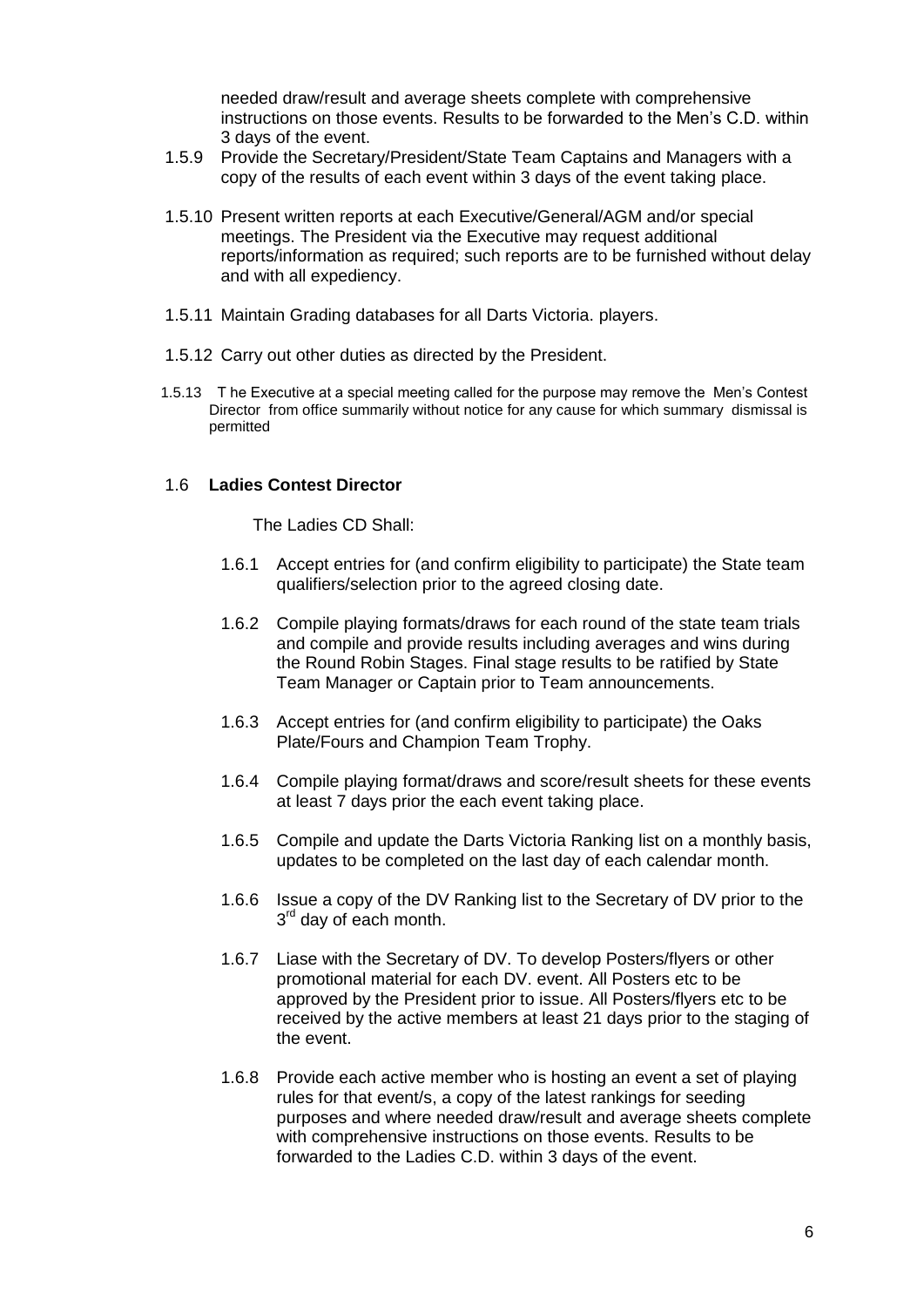- 1.6.9 Provide the Secretary/President/State Team Captains and Managers with a copy of the results of each event within 3 days of the event taking place.
- 1.6.10 Present written reports at each Executive/General/AGM and/or special meetings. The President via the Executive may request additional reports/information as required; such reports are to be furnished without delay and with all expediency.
- 1.6.11 Maintain Grading databases for all DV players.
- 1.6.12 Carry out other duties as directed by the President.
- 1.6.13 T he Executive at a special meeting called for the purpose may remove the Ladies Contest Director from office summarily without notice for any cause for which summary dismissal is permitted

# **Assistant Secretary**

The Assistant Secretary shall:

- 1.7.1 Assist the Secretary in the responsibilities of that position.
- 1.7.2 Carry out the duties of the Secretary in his/her absence
- 1.7.3 Record all business at Executive/General/AGM and/or special meetings as required.
- 1.7.4 Forward all minutes to the Secretary within 72 hours for general circulation.
- 1.7.5 Carry out other duties as directed by the President.
- 1.7.6 T he Executive at a special meeting called for the purpose may remove the Assistant Secretary from office summarily without notice for any cause for which summary dismissal is permitted

# **Assistant Treasurer**

.

The Assistant Treasurer shall:

- 1.8.1 Assist the Treasurer in the responsibilities of that position.
- 1.8.2 Carry out the duties of the Treasurer in his/her absence
- 1.8.3 Carry out other duties as directed by the President.
- 1.8.4 T he Executive at a special meeting called for the purpose may remove the Assistant Treasurer from office summarily without notice for any cause for which summary dismissal is permitted

# 2.0 **FUNCTIONS and POWERS of the EXECUTIVE**

The Executive shall carry out functions and is empowered to act as specified in the Constitution, and as follows:

2.1 To establish Committees or co-opt assistance as required for the proper discharge of the DV's function.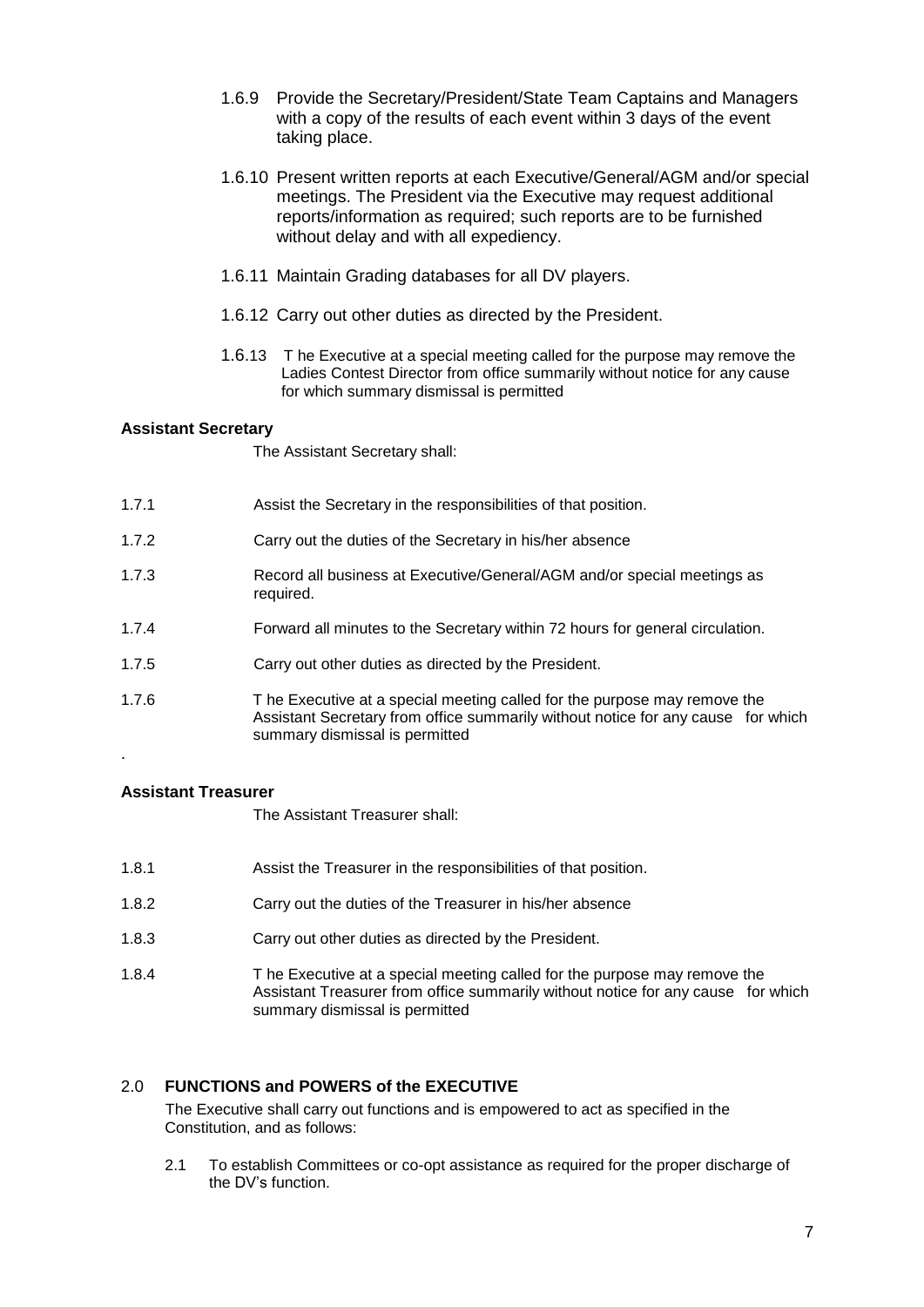- 2.2 Ensure that Terms of Reference, powers and time frames are clearly defined for all appointed committees.
- 2.3 Ensure that there is proper co-ordination of Committee activities and that terms of reference are followed.
- 2.4 Develop proposals and administer agreements for financial assistance, sponsorships and of any activity undertaken by DV.
- 2.5 Advise upon and carry out approved programs of publicity and education in respect of the DV and the sport in general.
- 2.6 Establish and review duty statements for all Office Bearers, Official and Officer positions.
- 2.7 The Executive, at a Special Meeting called for the purpose, may remove the President, Vice President, Secretary/Treasurer or any Official from office summarily without notice, for any cause for which summary dismissal is permitted.

# 3.0 **EXECUTIVE**

The Executive consists of the Office Bearers of Darts Victoria and constitutionally is empowered to manage the day to day affairs of DV and as follows:

- 3.1 The President of DV shall chair meetings.
- 3.2 The Executive shall meet, including by any means of electronic media hook-up on a six (6) weekly basis, but more frequently if necessary, to deal with the business arising.
- 3.3 The Secretary shall provide a facsimile or email agenda to Office Bearers prior to meetings.
- 3.4 At any meeting of the Executive 5 Office Bearers must be present to form a quorum.
- 3.5 Minutes of Executive meetings to be provided to active members prior to each general meeting (Delegates meetings).
- 3.6 At all meetings of the Executive the order of business shall be as follows:
	- Minutes of previous meeting/business arising/adoption
	- Financial Report and approving of all expenditure
	- Correspondence
	- Agenda Items held in abeyance
	- General Business
	- Reports.

# 4.0 **ACTIVE MEMBERS**

## 4.1 **Notification of Office Bearers and Officials**

Each Active Member shall, before the first (1st.) day in February of each year, forward to DV a list of such Active Member's office bearers and officials for the year and should any change to the list occur, advise that change within twenty one (21) days.

# 4.2 **Delegates to General Meetings**

4.2.1 The names of Delegates representing Active Members shall be notified to the Secretary, in writing and by the entry in the attendance book (Roll Call), prior to the General Meeting.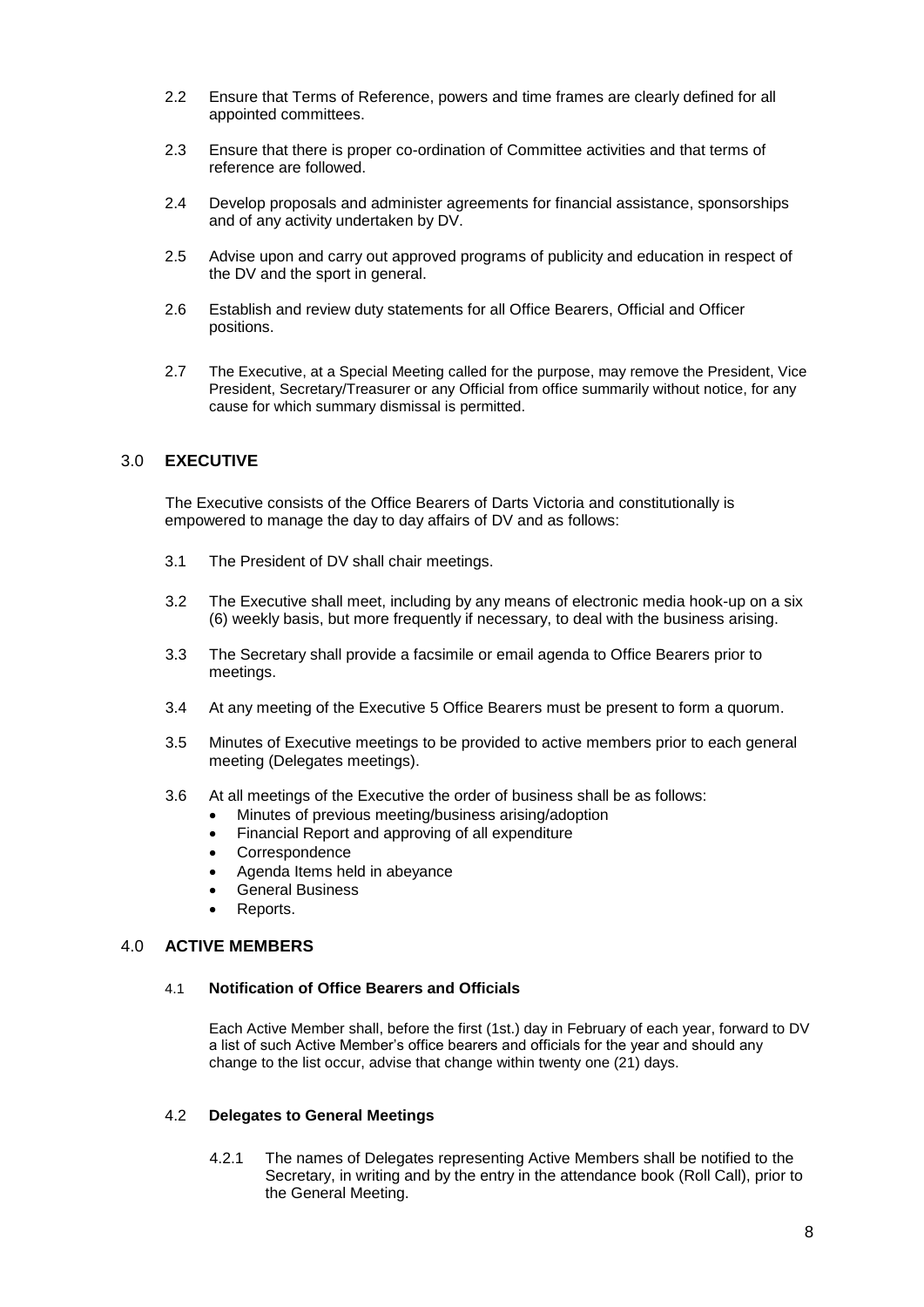- 4.2.2 Each Active member must have two delegates in attendance at each general meeting (Delegates meeting).
- 4.2.3 Failure to provide the appropriate delegate without good reason may lead to a monetary fine being imposed upon the active member.
- 4.3 Communication Contact and Address

Each Active Member shall advise DV before the first (1st) day in February of each year, of the Postal Address, Telephone Number and Facsimile Number and E-mail [if applicable] to which all official letters and communication for such Active Member from DV shall be directed. Changes to this list should be advised within twenty-one (21) days.

4.4 Letters and Communications

Each Active Member shall be responsible to see that letters and communication from DV are punctually complied with, and shall furnish a reply within the time specified in the communication. If no time is so specified then within thirty (30) days from the day on which such communication was received.

4.5 Failure to Reply to Official Communications

Any Active Member failing to comply with Bylaw 4.5 and reply within the aforesaid time shall be either deemed:

- To be in agreement with the contents of and/or actions outlined in such correspondence, and/or
- Be prepared to accept the ramifications, including penalty, which such failure to reply may invoke.
- 4.6 Letters to Darts Victoria
	- 4.6.1 All notifications from Active Members to DV shall be in writing on paper properly headed with the name of the Member, address and contact telephone numbers and facsimile and e-mail numbers if applicable.

## 5.0 **FINANCE**

#### 5.1 **Chart of Accounts**

DV shall maintain and report on its revenue and expenditure under a standard accounting Chart of Accounts, as approved by the Executive. Consultation with the Auditor appointed is mandatory.

#### 5.2 **Interest on monies due**

Failure to pay monies due to DV, apart from registration fees, by the prescribed time, shall attract an interest rate of 10% per month from the dates due, for every month or part thereof that the monies remain unpaid.

#### 5.3 **Financial Assistance**

Financial assistance may be offered to delegates, officials and representatives, on a case by case basis.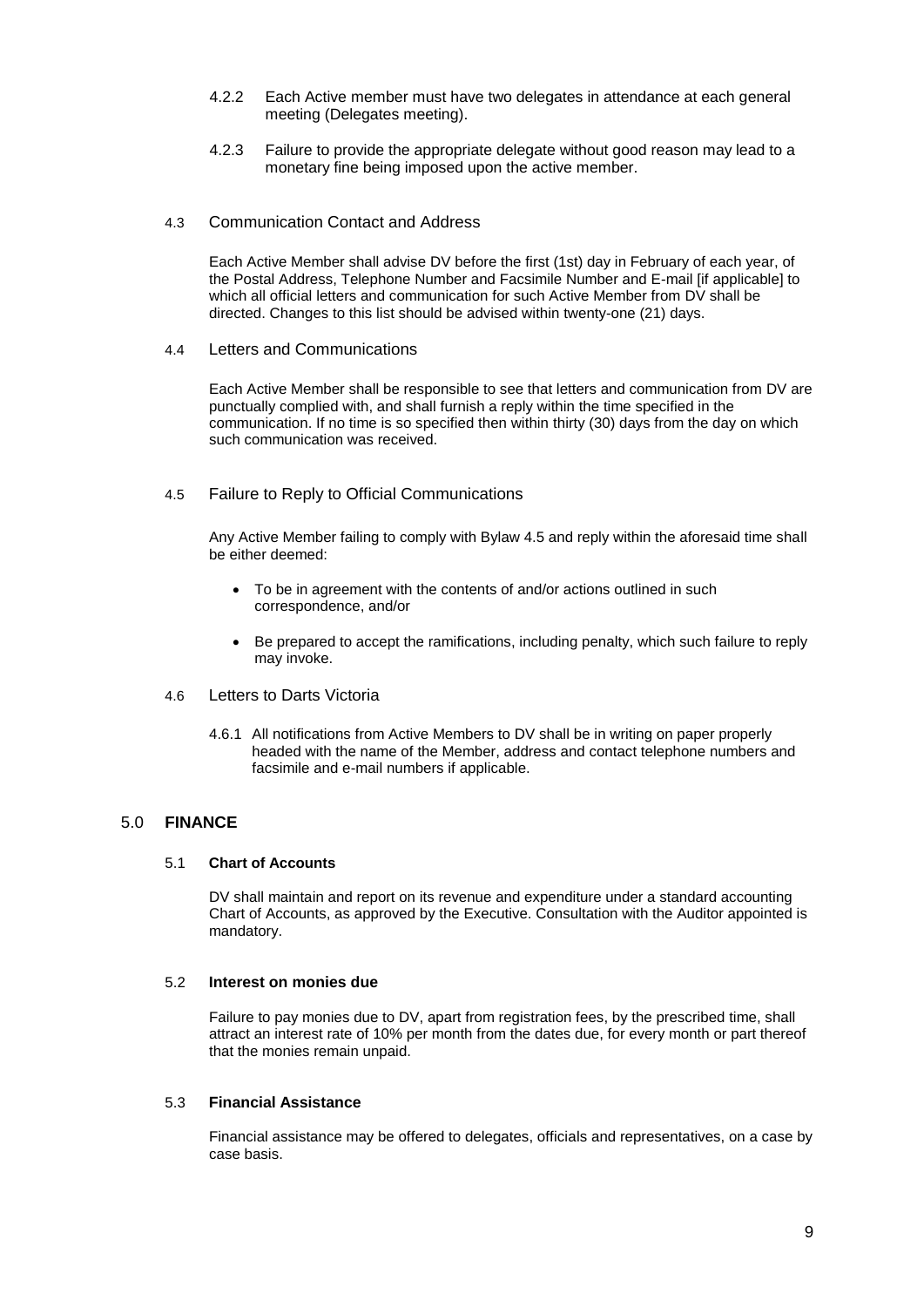### 5.4 **Petty Cash**

- 5.5.1 The amount of \$400.00 for petty cash shall be kept on the Imprest System.
- 5.5.2 Receipts must be obtained for all Petty Cash transactions. No reimbursement will be made without receipts.
- 5.5.3 Records of all transaction are to be entered on the approved DV Claim Form.
- 5.5.4 Claims are to be approved by the President and the Treasurer, and must at least be lodged in December prior to the end of the financial year.
- 5.5.5 Office Bearers holding Petty Cash will be held responsible for the security of the total float at all times.
- 5.5.6 In the event of a Petty Cash float not being utilised as initially intended the float, may either be reduced or cancelled by DV.
- 5.5.7 The Treasurer will attend to reimbursement claims promptly.

# 6.0 **MEETINGS**

#### 6.1 **DV Meetings (A.G.M./EXECUTIVE /GENERAL (DELEGATE) AND/OR SPECIAL.**

- 6.1.1 All DV meetings are smoking and alcohol free.
- 6.1.2 No Delegates Meetings are to be held during the hours of play of any DV senior tournament.
- 6.1.3 All reports/submissions put to any meeting must be in writing.

#### 6.2 **Minutes of Meetings**

Any required amendment to the Minutes of meetings, by Active Members, shall be reported to the Secretary within two (2) weeks of receiving the minutes. The Executive shall be empowered to confirm the amendments after considering any such reports.

#### 6.3 **Annual General Meetings**

6.3.1 The Annual General Meeting will be held in a venue approved by the Executive.

# 7.0 **DOCUMENT MANAGEMENT**

# 7.1 **Format**

The documents of DV shall be issued as an electronic document, with each page suitably numbered and endorsed as to the date of the last amendment. DV documents are the:

- Constitution
- By-Laws
- Strategic Plan
- Policies
- Playing Rules
- Hosting Guidelines, and any other
- Regulatory Documents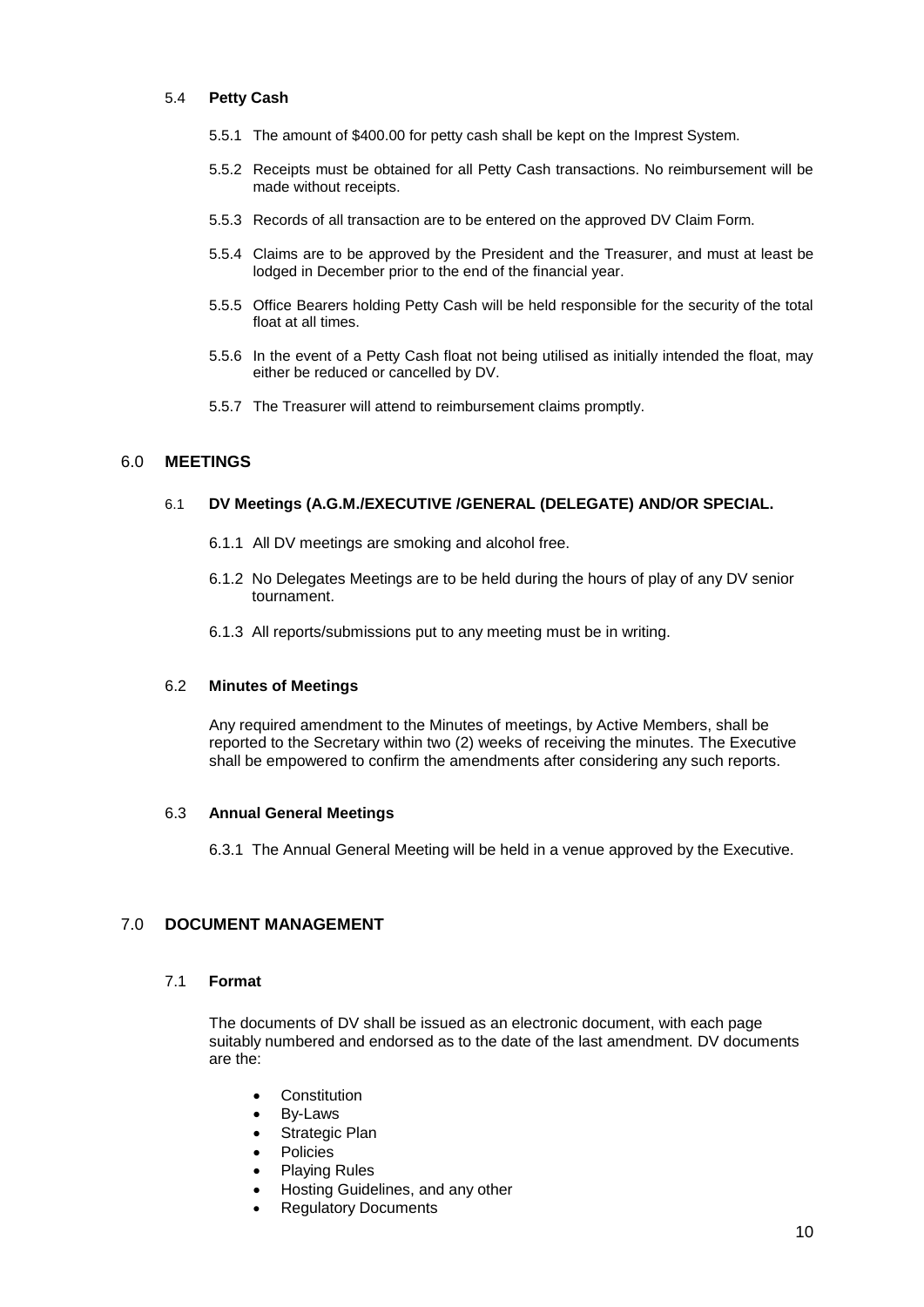## 7.2 **Amendment of By-Laws and/or Policies**

- 7.2.1 By-Laws and Policies may be amended in whole or in part at a General Meeting by a simple majority resolution.
- 7.2.2 Notice of Motion to amend the By-Laws and/or Policies shall be in writing to the Secretary not less than Four (4) weeks prior to a General Meeting.
- 7.2.3 The Secretary shall circulate to the active members any Notices with the meeting Agenda and other associated papers to the active members, no less than Two (2) weeks prior to the meeting.

## 7.3 **Distribution of Amendments**

- 7.3.1 Additions or amendments to DV documents shall be made on the electronic document and forwarded to each Active Member, within twenty one (21) days of the meeting,
- 7.3.2 Active Members shall be responsible for the application of DV's documents.

# **8.0 DARTS AUSTRALIA DELEGATES**

- 8.1 Delegates of Darts Victoria for the Darts Australia. Meetings shall be nominated by an active member at each A.G.M.
- 8.2 Should there be more than two nominations then DV's voting procedure shall be adopted.
- 8.3 Each Delegate must provide minutes from each Darts Australia. Meeting and compile a Delegates report.
- 8.4 Delegates must obtain confirmation and advice from the Executive prior to making decisions which have a direct impact on any active member of the Darts Victoria INC. ( Where achievable )

# **B VICTORIAN TEAM EVENTS**

# 1.0 **PLAYER ELIGIBILITY**

Only registered Player Members shall be eligible to represent their active member at a DV Team event.

# 2.0 **NAMING RIGHTS**

- 2.1 DV shall have the sole rights to the sale of naming rights to any DV team event.
- 2.2 DV may assign such naming rights to host Active Members.

# 4.0 **SENIOR EVENTS**

4.1 Active Members shall organise the staging of Senior Team events (including 25 and under and other such categories decided by DV) in accordance with the SENIOR HOSTING GUIDELINES and PLAYING RULES as amended by DV from time to time.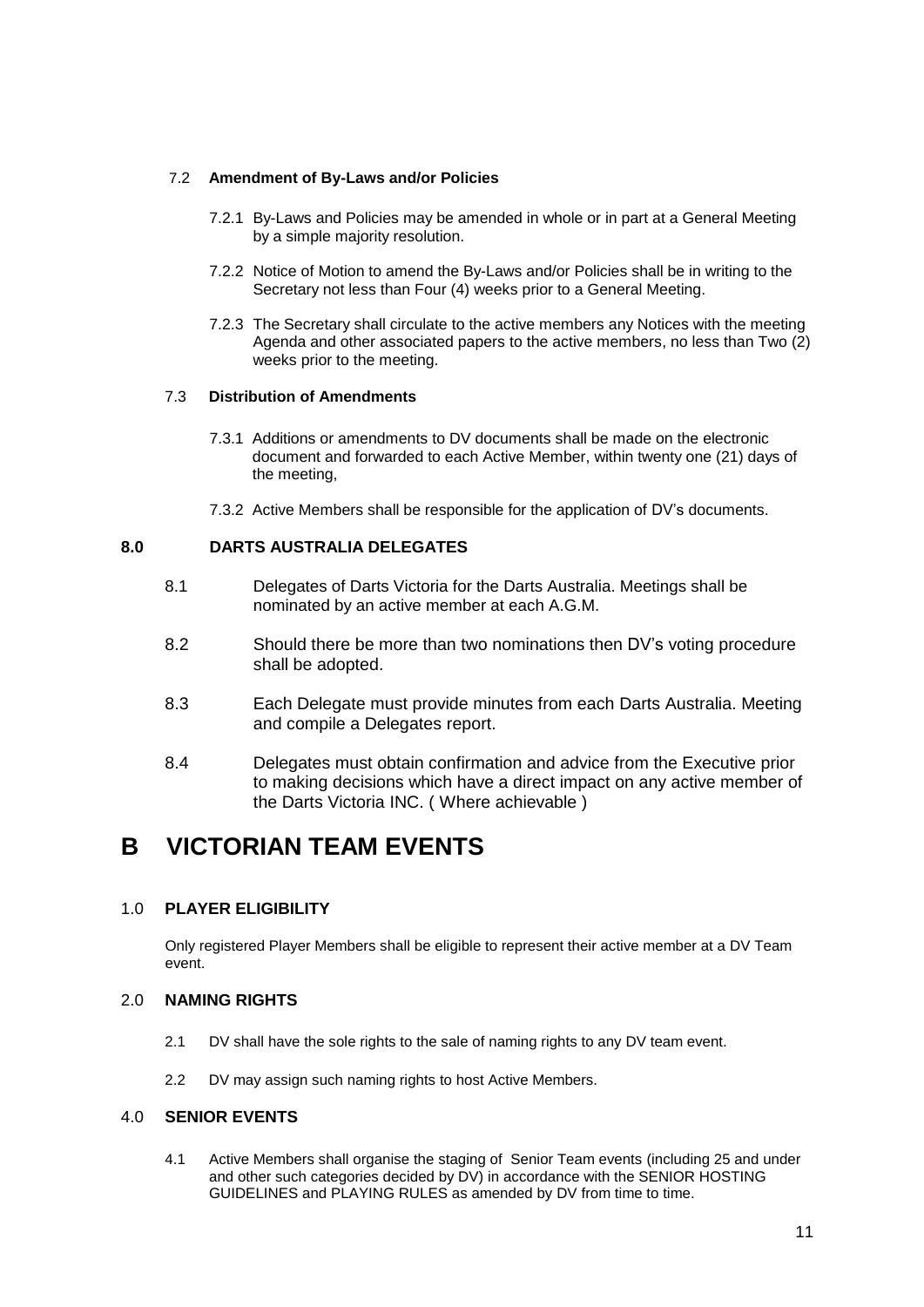# 5.0 **JUNIOR EVENTS**

5.1 Active Members shall organise the staging of Junior Events in accordance with the JUNIOR HOSTING GUIDELINES and PLAYING RULES as amended by DV from time to time.

# **C VICTORIAN REPRESENTATION**

## 1.0 **PLAYER ELIGIBILITY**

- 1.1 A Player shall be eligible to represent Victoria, if he or she is a registered Player Member of DV, and is not financially encumbered to DV or any Active Member.
- 1.2 All players selected in a Victorian Team are required to sign DV, **"Indemnity Agreement".**
- 1.3 Any additional player nominated [not selected] by DV to participate in any overseas event will do so at their own expense**.**

## 2.0 **VICTORIAN TEAM OFFICIALS**

Officials of the Victorian Team are required to sign the Council **"Indemnity Agreement**".

### 3.0 **VICTORIAN TEAM CAPTAIN/MANAGERS**

Victorian Team Manager shall:

- 3.1 Be responsible for the management and discipline of their respective Team.
- 3.2 Be responsible for arrangements regarding uniforms for the players.
- 3.3 Recommend, at DV expense, any replacement of uniforms due to fair wear and tear.
- 3.4 Liase with the Secretary/Treasurer regarding travel and accommodation arrangements for the Victorian Team competing in Australian Championships.
- 3.5 Ensure that a dartboard for team practice is available when Victorian teams travel to the Australian Championships.
- 3.6 Forward results of the Australian Championships within fourteen (14) days to the Secretary
- 3.7 Submit a report [player results/statistics] to DV and in addition, if requested by the Chairperson of Selectors, attend the selector's meeting to give a verbal report.
- 3.8 Report on representative player's behavior.
- 3.9 Act in the position of delegate to the DA meeting, if deemed necessary due to financial reasons.
- 3.10 Furnish the Secretary with a list of the number of games each player has played at the Australian Championships each year.

# 4.0 **OTHER TEAM SUPPORT PERSONNEL**

- 4.1 All players and officials representing Victoria, who are taking spouses, partners or relations, are accountable for any debts incurred by them.
- 4.2 All costs for accommodation, airfares and official functions must be paid one month before date of departure (or as agreed in writing by the Treasurer) but definitely before the date of departure. Should payment not be made in the arranged time such player(s) or official(s) will be declared unfinancial.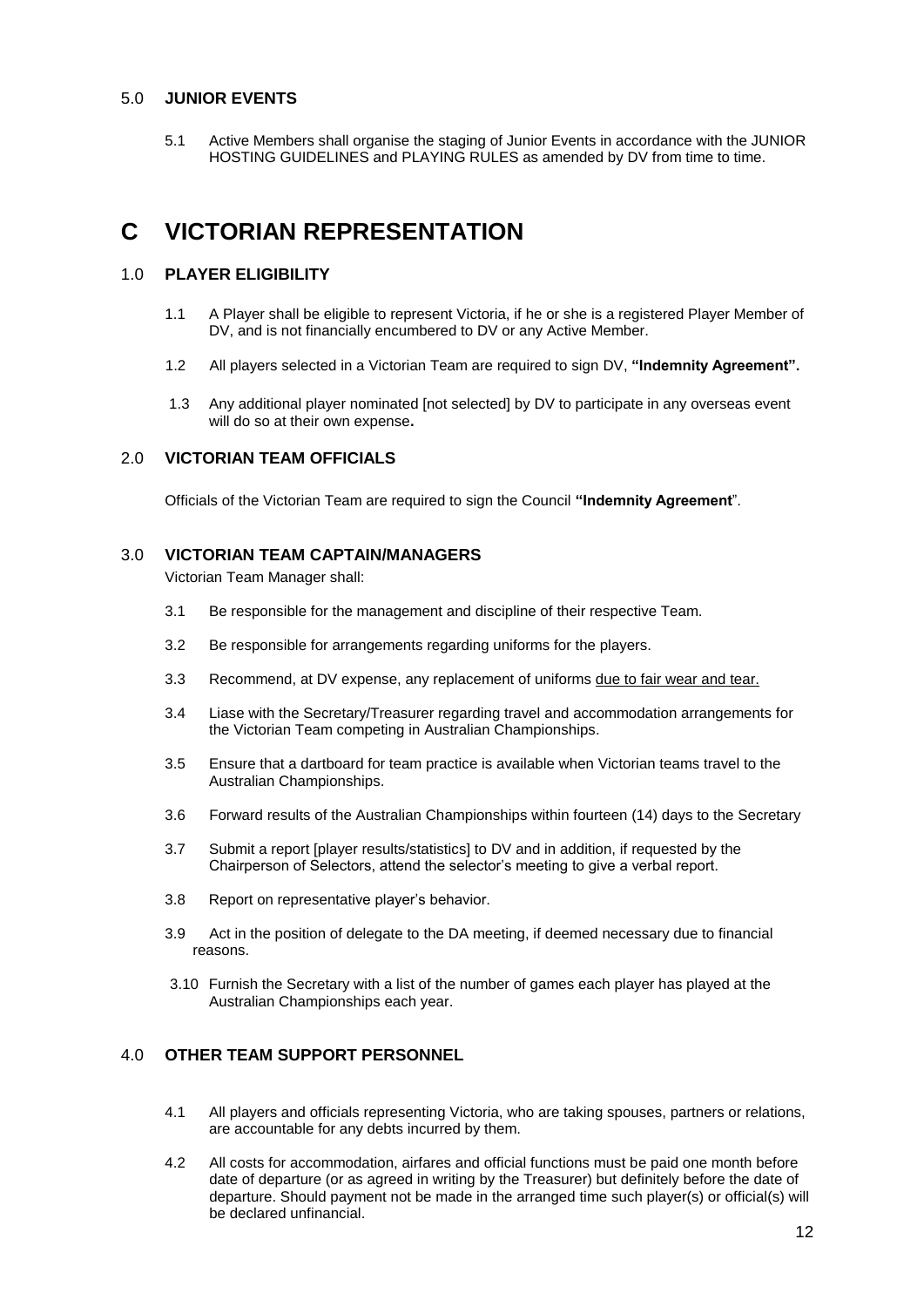# 5.0 **VICTORIAN REPRESENTATIVE PLAYERS**

- 5.1 Victorian Representative Players are, selected according to the selection process approved by DV.
- 5.2 Representative players are:
	- Required to conduct themselves as an ambassador of Victoria and DV;
	- Required to wear the official playing uniform that identifies them as Victorian;
	- Required too sign a Code of Conduct and Liability Waiver agreement form.
	- Required to wear the official dress uniform as required by the Team Manager or Executive.

# 6.0 **VICTORIAN REPRESENTATIVE UNIFORMS**

#### 6.1 **Uniforms**

- 6.1.1 All uniforms are to be arranged and purchased through the treasurer as approved by the Executive.
- 6.1.2 The uniforms of DV shall be as determined from time to time by the Executive.

## 6.2 **Life Members**

Life Members are permitted to purchase a DV blazer.

### 6.3 **Suitability of Dress**

National Representative Teams shall wear appropriate clothing as approved by the Executive for official travelling, playing and representative occasions.

# **D: COMPETITIONS**

# 1.0 **RULES**

All DV sanctioned and approved events [including DV Ranked Events] shall be conducted under the WDF and DV Rules of Play.

# 2.0 **PLAYERS**

- 2.1 Any player competing in DV sanctioned or approved events shall be a registered Player Member of DV or registered with a Member of Darts Australia.
- 2.2 Active Members who do not comply with this By-Law will be directly responsible for any litigation or costs arising.

# 3.0 **FINANCIAL CLAIM ON PLAYERS**

3.1 If any Active Member lodges a claim with DV setting forth any outstanding financial obligation that a Player has with that Active Member, DV may prohibit that Player Member from competing in any competition organised by DV for such time as it sees fit.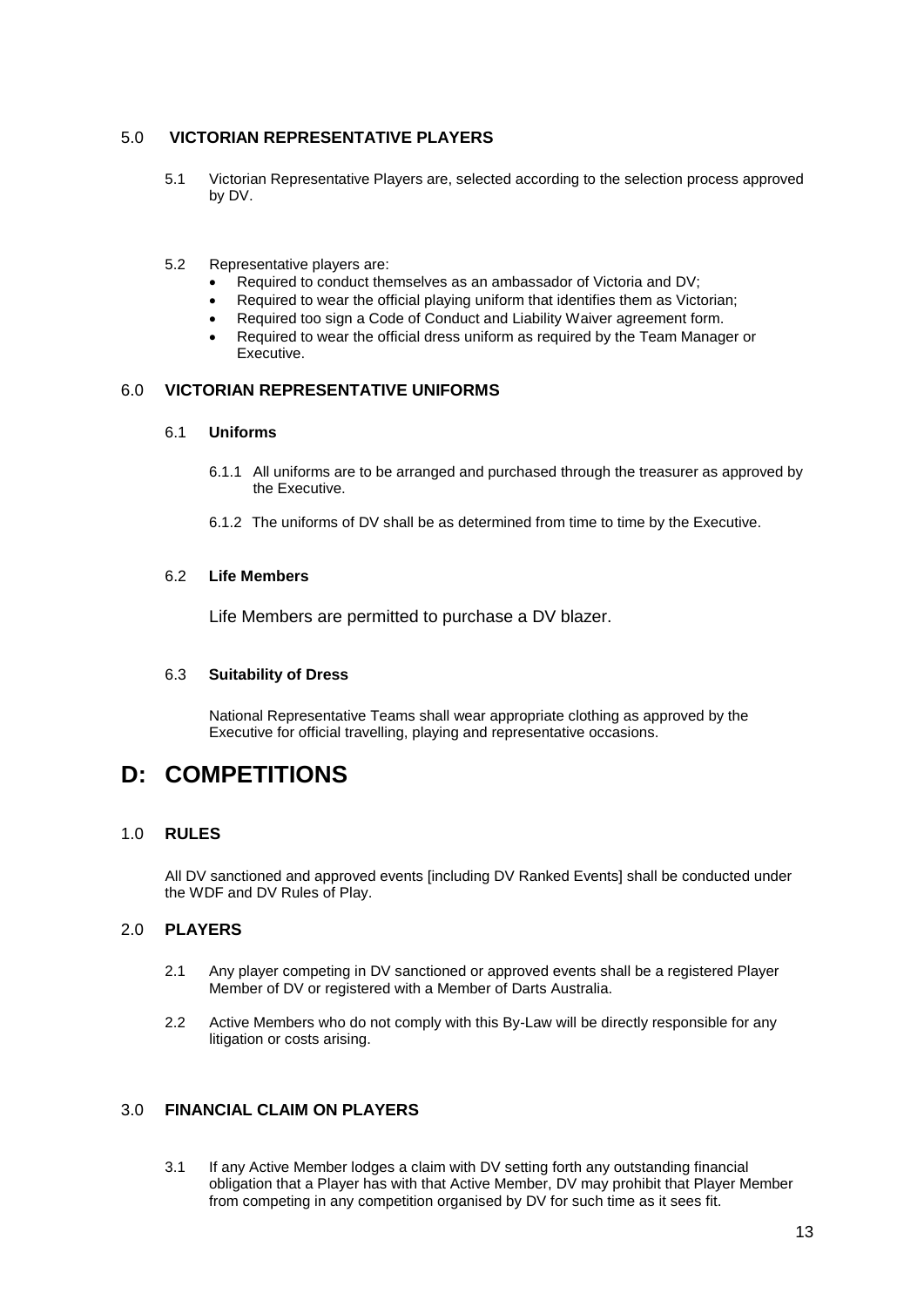- 3.2 DV shall give notice of prohibition in writing to the Secretary of the player's Active Member.
- 3.3 Such prohibition shall be lifted upon receipt of a clearance from the Active Member, by which the claim(s) have been lodged.

# **E: VICTORIAN RANKING**

# 1.0 **RANKING AWARDS**

The top ranked men and ladies in the Council ranking system as at 30<sup>th</sup> November each year will be recognised with an appropriate award as approved by DV each year.

# 2.0 **RANKING SYSTEM**

- 2.1 Ranking points may be accumulated from all Victorian tournaments in the previous twelve (12) monthly period, i.e., the ranking table would be continuous and reflect the last twelve (12) months performance.
- 2.2 Players may enter as many tournaments as they wish.
- 2.3 Ranking points shall be awarded to approved, ranked tournaments only.
- 2.4 Victorian ranking points will only be awarded to DV members.
- 2.5 In events where a non-member is permitted to play and finishes in a position that attracts ranking points the member player below that position shall not be elevated for point purposes.

### 3.0 **CALENDAR**

The official DV Ranked Events Calendar for the following year is to be advised at the Annual General Meeting. Active Members shall notify the Secretary of their tournaments for the next year, twenty-one (21) days *prior to this meeting.*

# 4.0 **RANKING LISTINGS**

4.1 The Rankings listings shall be issued at the end of each calendar month to Active Members, President, Vice-President, Secretary, and Victorian Team Captains and Managers.

# 5.0 **FORMS COMPLETION**

5.1 Claim forms for ranking points are to be completed by the hosting Active member and submitted to the Respective Contest Director together with a copy of the respective draw/result sheet.

# **F: JUDICIAL PROCEDURES**

# 1.0 **PARTICIPATION CONFLICT**

No member of the Judicial Committee shall be allowed to adjudicate or deliberate upon any matter arising in respect of any game, event or occurrence in which that Active Member Representative has taken part.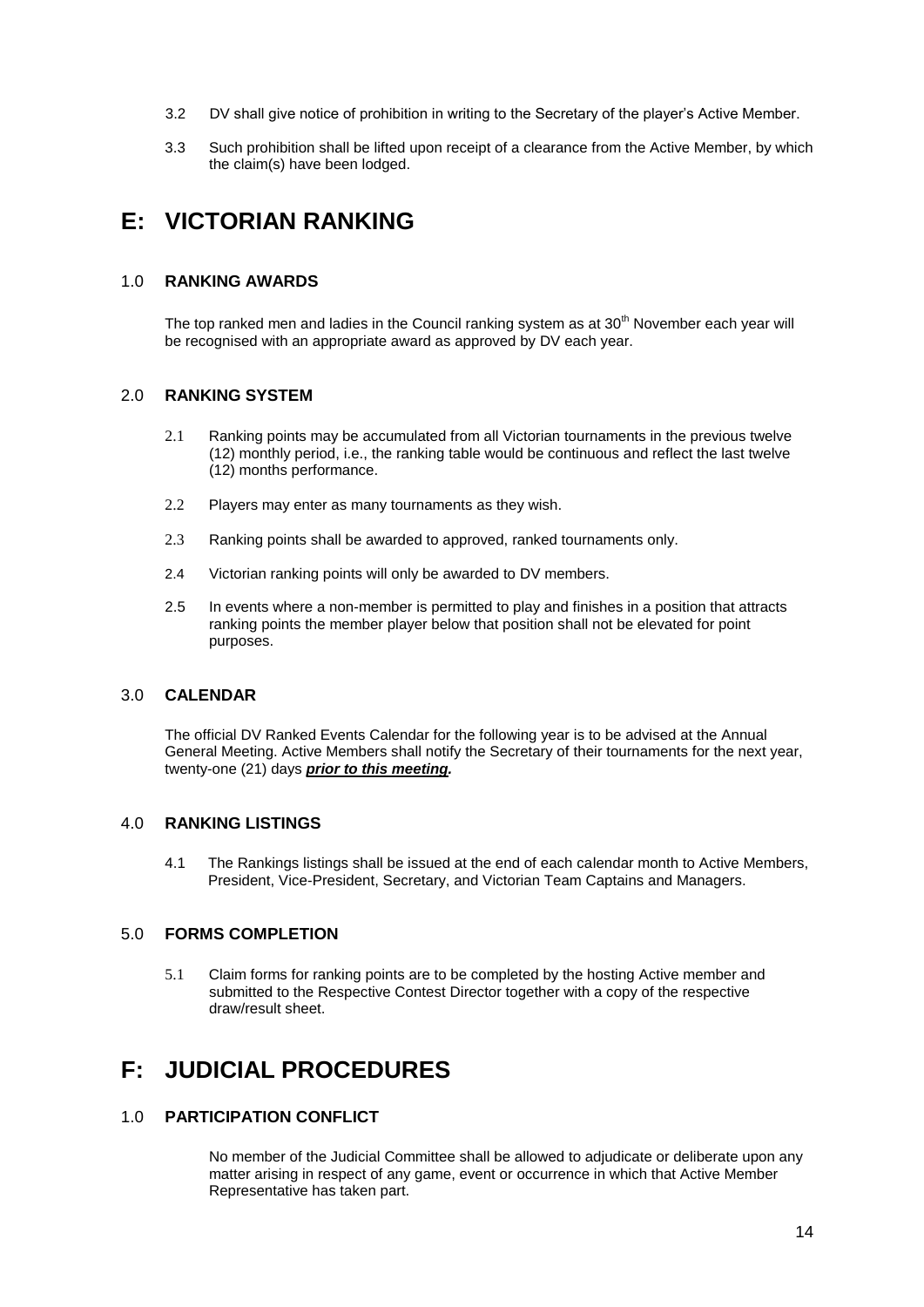# 2.0 **JUDICIAL COMMITTEE RULES**

## 2.1 **Decision on Referrals**

All reports or charges shall be referred to the Executive, which will decide whether to refer the matter to the Judicial Committee. The report or charge must be in writing.

## 2.2 **Convene Meetings**

If DV decides to refer the matter to the Judicial Committee, DV shall advise the Chairperson of the Judicial Committee, who shall convene a meeting. The hearing to be held within Fourteen (14) days following receipt of the charge or such other time as may be agreed to by the Executive.

#### 2.3 **Notification**

The Chairperson of the Judicial Committee shall notify the Secretary who shall notify the person/s or representative/s of the Organisation or Member charged, and the person/s or representative/s of the Organisation or Member making the charge:

- Of the time and place of the hearing.
- The nature of the charge.
- That the parties may call upon witnesses to support their case.
- That the parties shall, be entitled to be represented, by an advocate only to prompt his/her client and not to cross-examine.
- That, under no circumstances shall, the advocate be a person who is or has been a member of the legal profession.
- That it is in their best interest to submit their defence, in writing, if they choose not to attend.
- That the charge may be heard in their absence if they fail to attend.

#### 2.4 **Delay or Failure to Appear**

- 2.4.1 If a person or Member or Organisation charged fails to appear before the Judicial Committee at the appointed time without, in the opinion of the Judicial Committee, reasonable cause, that person or Member or Organisation shall be prohibited from competing in any activities, including competition organised by DV or events of Active Members or their Members until such time as the Member or person or Organisation appears before the Judicial Committee.
- 2.4.2 Except that the Judicial Committee may conduct the hearing in the defendant's absence and take into consideration any written submission lodged by the defendant.

# 2.5 **Hearing Result**

The Judicial Committee shall hear the charge at the appointed time and, shall advise the Executive to either:

- 2.5.1 Dismiss the charge; or
- 2.5.2 Impose upon the person, Member or Organisation against whom or which the charge was made a penalty being any of the following:
	- a fine
	- admonishment
	- **•** suspension
	- **•** disqualification
	- a combination of the above.

#### 2.6 **Reporting of Result**

The report by the Judicial Committee to the Executive shall be in writing, signed by the Chairperson and forwarded to DV within three (3) days of the conclusion of the Judicial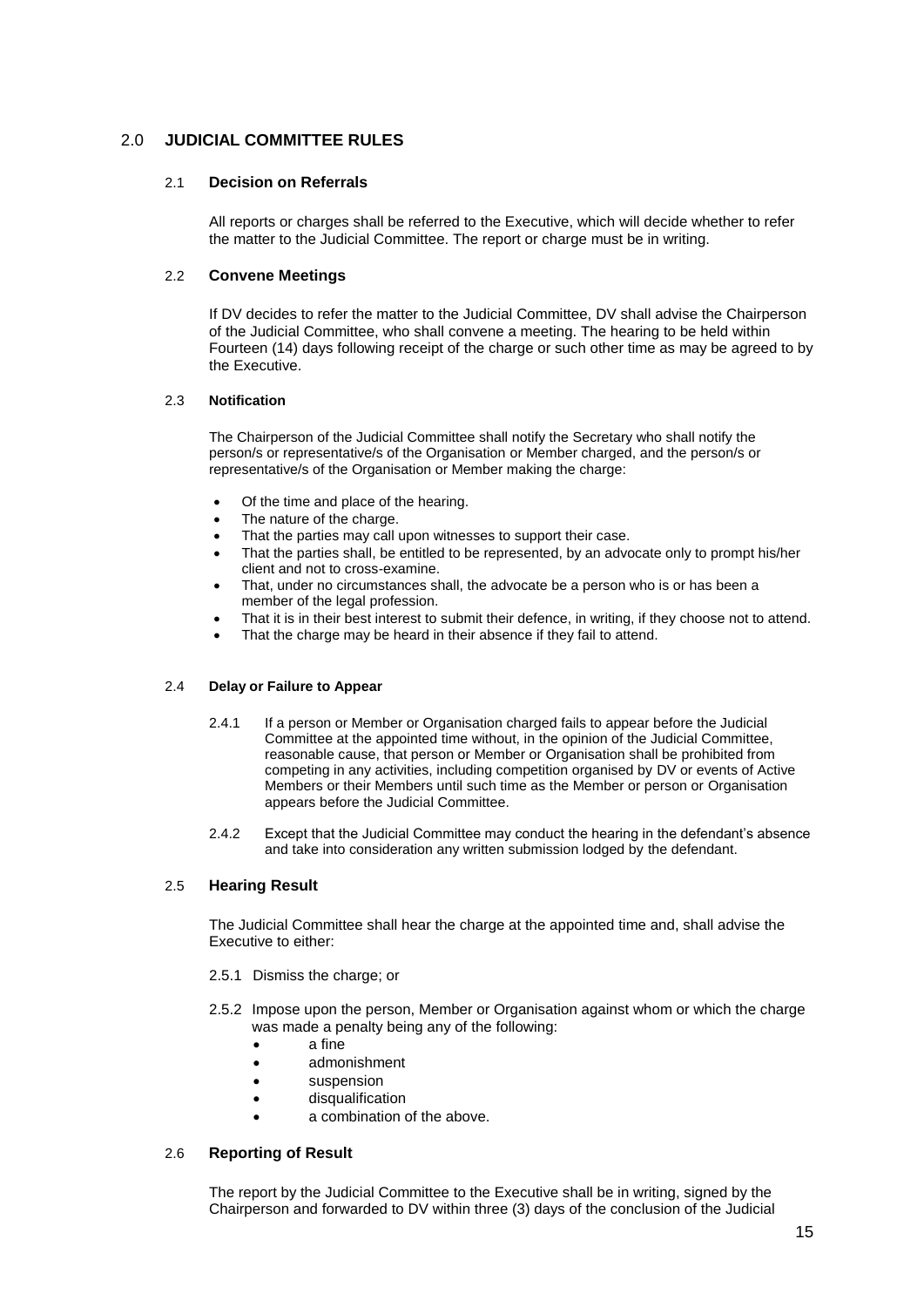Committee hearing. The report shall include details of the grounds upon which the Judicial Committee's decision was based.

#### 2.7 **Reporting to Persons Charged**

DV in writing, within three (3) days of the decision of the Judicial Committee hearing being received, shall forward advice of any penalty. The advice shall, where possible, be sent directly to the person involved, or if not possible via their Active Member. A copy of the advice shall also be forwarded to the Active Member.

#### 2.8 **Confidentiality**

Any matter being the subject of consideration and/or decision by the Judicial Committee shall not be discussed with or conveyed to any person or persons other than members of the Judicial Committee considering the charge, except as expressly provided in these By-laws.

#### 2.9 **Attendance at Hearings**

- 2.9.1 Present at the Judicial Committee hearing shall be the:
	- Members of the Judicial Committee,
	- Secretary of the Judicial Committee,
	- Person or representative of the organisation making the charge (the plaintiff),
	- Person or representative of the organisation charged (the defendant).
- 2.9.2 Where a defendant is a minor they may be accompanied by an adult member, from the same organisation of which the minor is a member.
- 2.9.3 Witnesses shall appear before the Committee as required.
- 2.9.4 Where the defendant has been advised of the date time and place of the hearing and chooses not to attend, the hearing may be heard in his/her absence.

#### 2.10 **Hearing Sequence**

Where practical the sequence of the Judicial Committee hearing, shall be as follows:

- 2.10.1 The Chairperson of the Judicial Committee shall read the charge or charges to and ensure that the defendant understands the charge or charges.
- 2.10.2 The Judicial Committee (through the Chairperson) may question any person at the hearing at any time.
- 2.10.3 The plaintiff shall present the charge or charges and evidence supporting the charge or charges.
- 2.10.4 The defendant may ask questions of the person making the charge or charges, provided that the Chairperson of the Judicial Committee may rule any question out of order.
- 2.10.5 The defendant shall present his or her defence to the charge or charges.
- 2.10.6 The plaintiff may ask questions of the defendant, provided that the Chairperson of the Judicial Committee may rule any question out of order.
- 2.10.7 If deemed necessary by the Chairperson of the Judicial Committee, witnesses may be called successively to give evidence.
- 2.10.8 The plaintiff shall sum up his/her case**.**
- 2.10.9 The defendant shall sum up his/her case**.**
- 2.10.10 The Judicial Committee shall make its decision.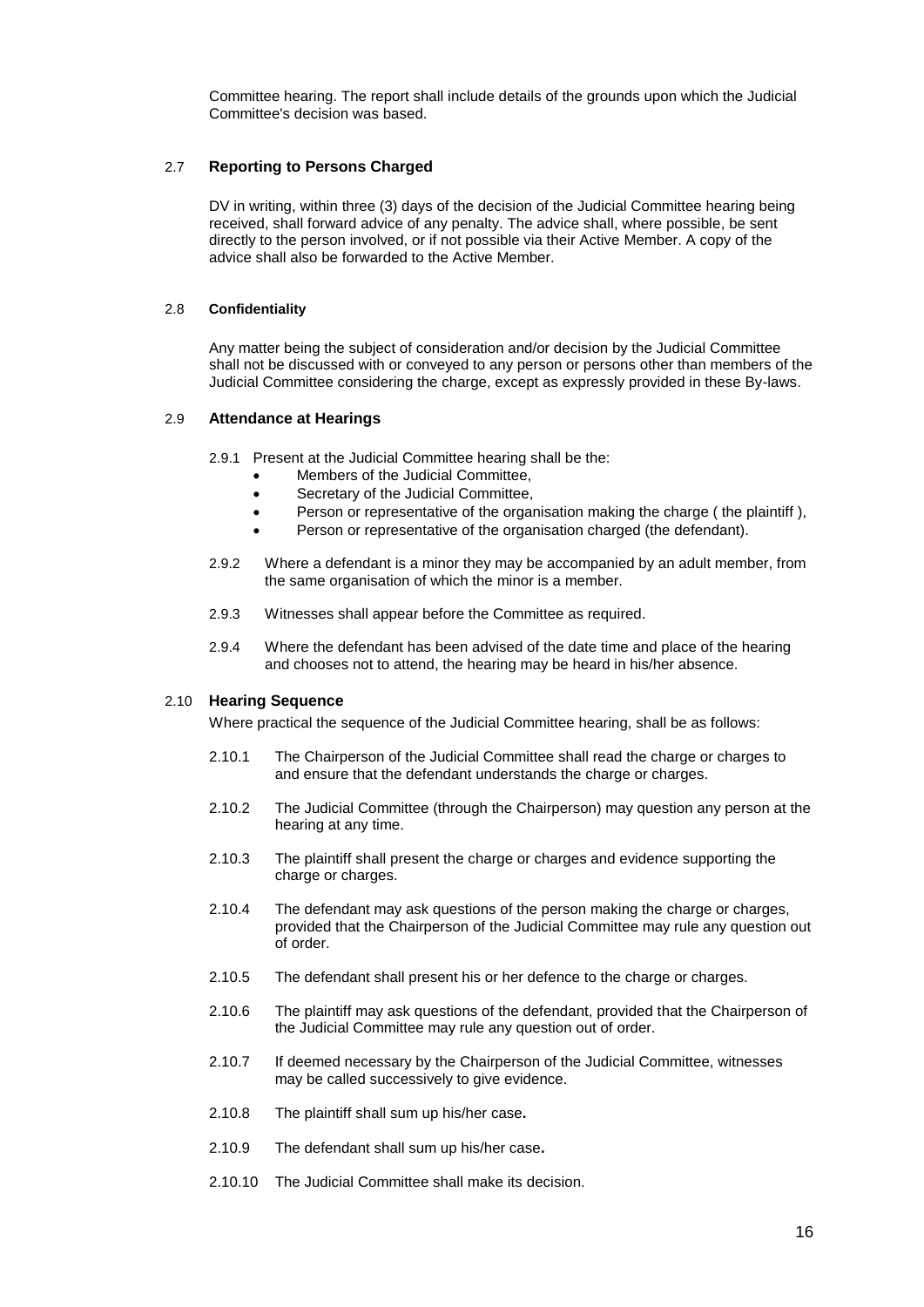2.10.11 The Chairperson will then inform the persons concerned of the Judicial Committees decision and of any penalty.

## 2.11 **Witnesses**

Should only be permitted to be present at the hearing when they are giving evidence, and may be called more than once.

#### 2.12 **Questions by Judicial Committee**

The members of the Judicial Committee may ask any person appearing before the Judicial Committee questions at any time that are, in the opinion of the Chairperson of the Judicial Committee, relevant to the case.

# 3.0 **JUDICIARY APPEALS COMMITTEE**

#### 3.1 **Rules for Appeals to the Appeals Committee**

- 3.1.1 Any decision of the Judicial Committee is subject to appeal to the Appeal Committee.
- 3.1.2 Appeals shall be made in writing and shall be accompanied by a fee of \$50.00,
- 3.1.3 The appeal shall only be considered if it is in the hands of the Secretary within fourteen (14) days of the notice of the decision of the Judicial Committee. The Appeals Committee may refund the fee or part thereof if the appeal is successful.

#### 3.2 **Reasons and Grounds**

The appeal shall set forth fully the reasons for the appeal, and the "new" grounds upon which the appeal is based.

#### 3.3 **Convene Meeting**

Upon receipt of an appeal DV, shall immediately advise the Chairperson of the Appeal Committee, who shall convene a meeting of the eligible and available Committee members to hear such Appeal. The hearing to be held within Fourteen (14) days of receipt of the appeal or such other time as may be agreed to by the Executive.

#### 3.4 **Hearing**

The Appeal Committee shall hear the appeal and the Chairperson shall advise the Council of the decision immediately. The Chairperson shall confirm the decision in writing within three (3) days of conclusion of the Appeal Committee hearing to either:

- uphold the finding and penalty imposed; or
- modify the finding and/or penalty imposed; or
- Dismiss the charge and any penalty.

#### 3.5 **Reporting of Result**

The report to DV shall also set forth the grounds upon which the decision of the appeal to the Appeal Committee was based.

#### 3.6 **Reporting to Persons Charged**

Advice of the results of the Appeal Committee hearing shall be forwarded by DV in writing, within three (3) days of the decision of the Appeal Committee hearing being forwarded to DV. The advice shall, where possible, be sent directly to the appellant person. A copy of the decision shall also be forwarded to their Active Member.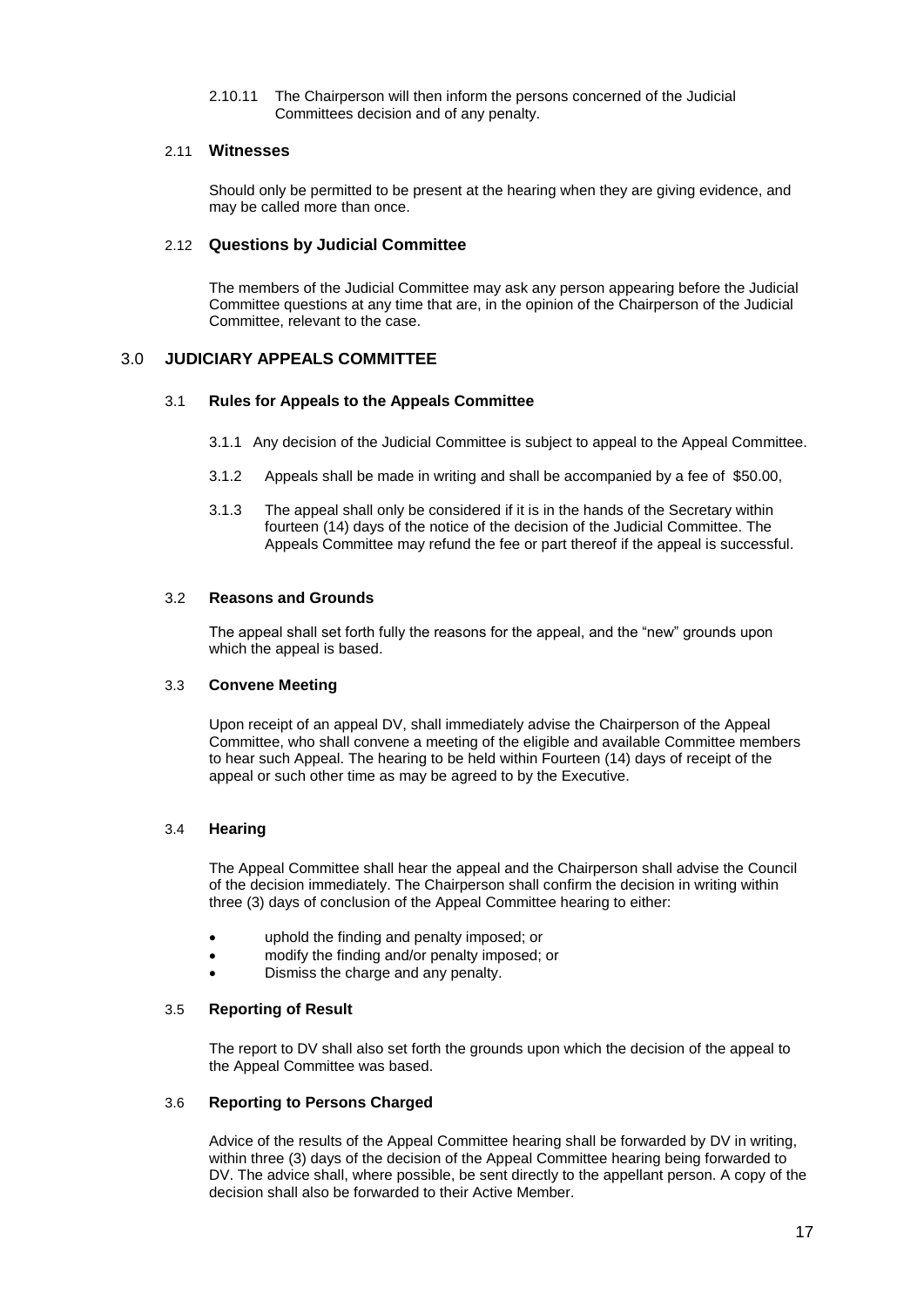## 3.7 **Discretionary Evidence**

The Appeal Committee may, as its entire discretion, accept further oral or written evidence from any person.

# **G: MEMBERSHIP**

# 1.0 **FEES AND REGISTRATION**

### 1.1 **Unpaid Fees**

- 1.1.1 Unfinancial Active Members shall not be allowed to compete or be involved in any activities of DV during the period that such fees remain unpaid.
- 1.1.2 Upon the subsequent paying of such fees DV shall cancel those restrictions imposed on the Active Members because of unpaid fees.

# 2.0 **PLAYER TRANSFERS, CLEARANCES and OBLIGATIONS**

- 2.1 Registered players of an Active Member and/or their Affiliated Associations are considered as part of that Active Member by such registration.
- 2.2 The Executive may require the Active Member to submit to DV a clearance from any previous Active Member of which the player has been a member, stating that the player has no outstanding financial obligations to that Active Member.
- 3.3 If such clearances are not forth coming, the Executive may refuse the player's subsequent registration.
- 3.4 A player transferring from one Active Member to another must receive a clearance from his/her current Member.
- 3.5 A player transferring from another Darts Australia Member state Or Territory must receive a clearance from the State or Terrortory of which he/she is currently a Member.

# 4.0 **SUSPENDED and BANNED PLAYERS**

- 4.1 A Register of suspended players, is kept by DV and all Active Members are to be advised of the names of suspended players
- 4.2 In the event of a playing member being involved in any misdemeanor in another Active Member Area, the host Active Member is to advise the parent Active Member of the misdemeanor. Any subsequent disciplinary action shall be at the discretion of the State or Territory in which the misdemeanor occurred.

# 5.0 **AFFILIATE MEMBERS**

#### 5.1 **Affiliation Application**

On application for affiliation, the Affiliate Association(s) shall provide to DV the following information, where applicable:

 Current or projected numbers of Senior, Junior or combined Teams. If not a teams based organisation, then the number of members by the above age and gender categories.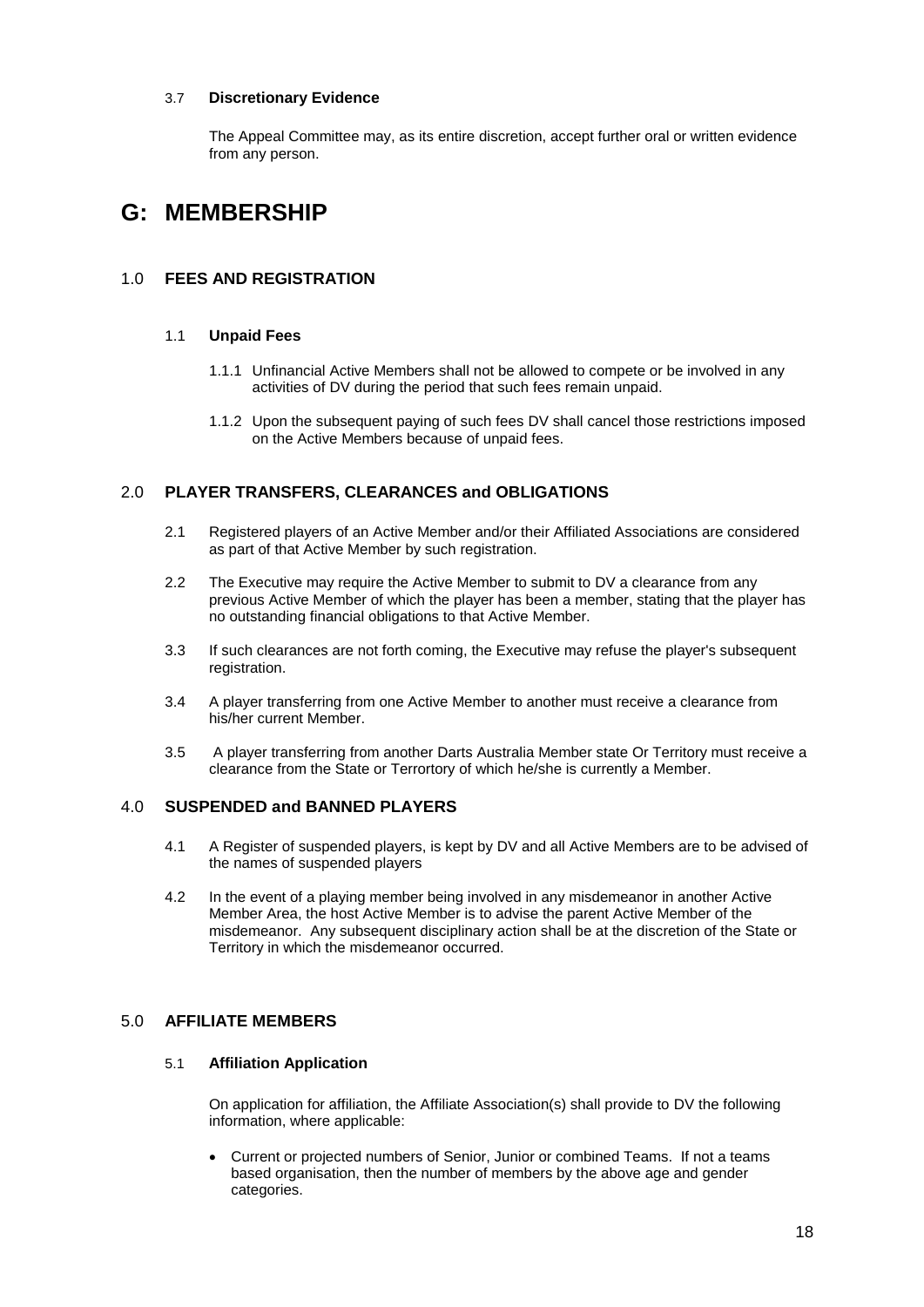- A list of Office Bearers and Officials, including each person's contact addresses and telephone/facsimile and e-mail numbers.
- A copy of the Constitution or proposed Constitution that must meet with the Council's approval before affiliate member status may be granted.

## 5.2 **Initial Affiliation Fees**

Any new Affiliated Association applying for affiliation shall forward with its application the approved current affiliation fee.

#### **5.3** Affiliation Acceptance

An Affiliated Association shall be deemed an Affiliated Association when:

- DV has approved such affiliation at a properly constituted DV meeting and
- Notice of such approval has been forwarded to the C.E.O. of that Association in accordance with DV's Constitution.

From that point onwards the Affiliated Association shall become liable for all or any fees and subscriptions payable to DV under its Constitution or By-laws.

- 5.4 Affiliated Members to be supplied with Information.
	- Each Affiliated Member on joining DV shall be provided with a copy of DV's Constitution, By-laws and Policies.

# **H: MEETINGS**

# 1.0 **EXHAUSTIVE BALLOTS**

#### 1.1 **Initial Ballot**

Each member or delegate present and entitled to a vote shall write on his/her ballot paper the name of the candidate he or she most prefers. Such votes shall then be counted, and if any candidate receives an absolute majority of formal votes cast, such candidate shall be elected to office.

#### 1.2 **Where No Absolute Majority**

If no candidate receives an absolute majority of formal votes cast as aforesaid, the candidate who receives the least number shall be eliminated, provided that if a candidate receives no votes, he or she, together with the candidate who receives the least number of votes, shall be eliminated.

#### 1.3 **To Achieve Absolute Majority**

A further ballot or ballots shall then be conducted between the remaining candidates until one candidate receives an absolute majority of formal votes cast. Upon a candidate receiving an absolute majority of formal vote's cast such candidate shall be declared as elected to office.

#### 1.4 **Special Ballot**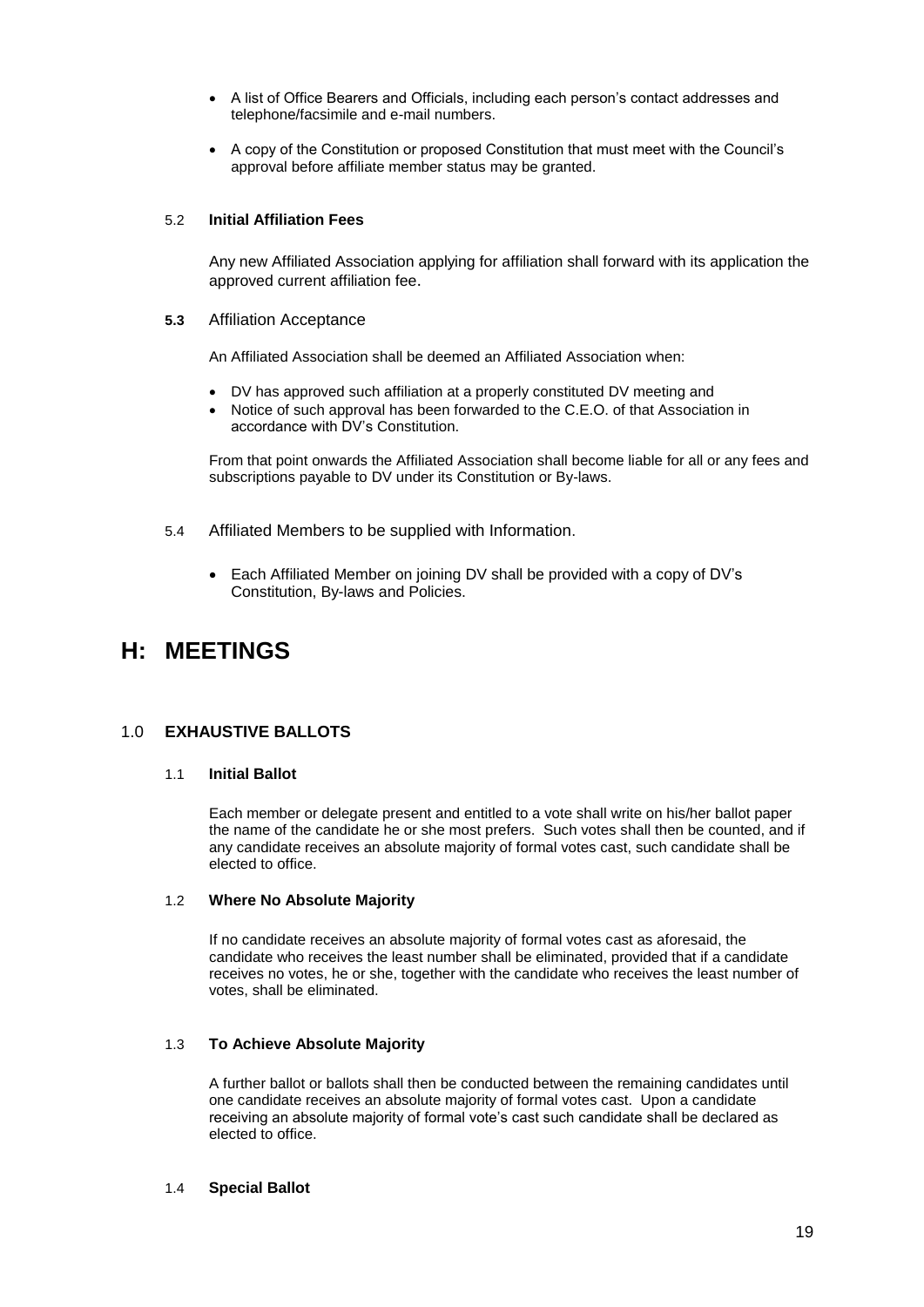If, after a ballot has been conducted, two or more candidates receive an equal number of votes and it is necessary for one of them to be eliminated, then a special ballot shall be held in accordance with these By Laws to decide which Candidates shall be eliminated.

#### 1.5 **Special Ballot Extension**

If, after a special ballot as aforesaid has been conducted between three or more candidates, no candidate has received a greater number of votes than the other candidates, then the Chairperson shall nominate one candidate who shall be eliminated. A further special ballot shall then be held between the remaining candidates to determine which of them shall be eliminated.

## 1.6 **Ballot Casting Vote**

If, on any ballot between two candidates such candidates receive an equal number of votes, then the Chairperson shall have a casting vote to decide the issue between such candidates.

## 1.7 **Interim Declaration of Voting Results**

At any time when it is necessary for a candidate to be eliminated, the Chairperson shall only declare the name of the candidate or candidates preferred and/or to be eliminated, and shall not disclose the number of votes received by any candidate.

#### 1.8 **Final Declaration of Voting**

At the conclusion of voting the Chairperson shall declare the result of each ballot by stating the number of ballot papers issued with respect to each ballot, the number of formal votes cast in each ballot and the number of votes received by each candidate.

#### 1.9 **Discretionary Waiver**

Notwithstanding anything in this rule to the contrary those present and entitled to vote at any meeting at which an election is to be held may, by unanimous resolution, waive the application of the foregoing provisions. They may then substitute, for that election only, such other method of voting as may be unanimously agreed upon.

# 2.0 **STANDING ORDERS**

#### 2.1 **Application**

The Standing Orders shall apply to the conduct of business of all Meetings and such Standing Orders are applicable.

- 2.1.1 The Chairperson shall maintain order and conduct the meeting in a proper and orderly manner.
- 2.1.2 The conduct of the procedure at meetings shall be at the discretion of the Chairperson in all cases and shall be determined in accordance with the Constitution. In the event of dispute, or where the Constitution is silent, or in cases not provided for. The matter shall be determined by the Chairperson of the meeting by reference to the latest edition of "The Law and Procedure at Meetings" by PE Joske which shall be available at all meetings. The interpretation of the Chairperson shall be followed.
- 2.1.3 The Chairperson of a meeting may at his or her discretion, permit discussion upon any matter not included in the agenda and/or summary of business including agendas and/or summaries of business previously forwarded.

#### 2.2 **Chairperson**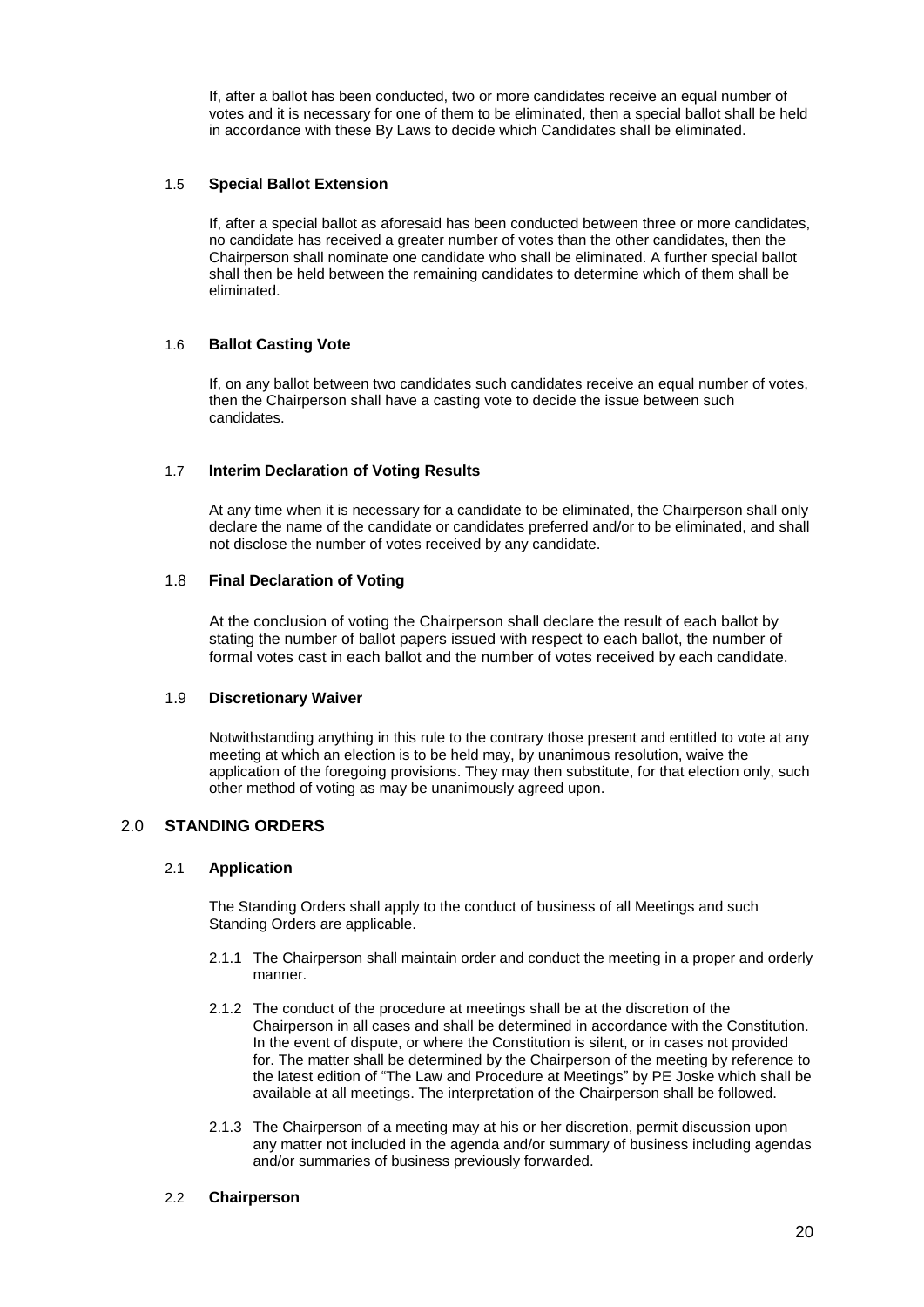The Chair shall be occupied at all meetings as set out in the Constitution and By Laws.

- 2.2.1 The Chairperson may vacate the Chair on a temporary basis at any time to:
	- Defend a ruling from the Chair in the event of a motion of dissent against the Chair.
	- Stand aside from a stated vested interest or, in the opinion of the meeting, a perceived vested interest. In such case a temporary Chairperson shall be appointed by the meeting to preside only for the duration of the resolution of the subject matter. Refer to Section 3.8.1.7

# 2.3 Suspension of Standing Orders

In the event that a matter of importance or urgency arises, sufficient that the resolution of such a matter is delayed by Standing Orders, there may be a motion to suspend Standing Orders to allow the matter to be resolved.

## 3.0 **MEETING PROCEDURES**

#### 3.1 **Withdrawal**

No motion or amendment to a motion shall be withdrawn without the leave of the Chairperson and consent of the mover and seconder. Any motion or amendment to a motion already accepted by the Chair shall not be withdrawn except by the mover, and with the unanimous agreement of the meeting. No motion may be withdrawn while an amendment is before the meeting or after such an amendment has been adopted. The mover by a simple majority vote of the meeting may reword a motion or an amendment already accepted by the Chairperson.

#### 3.2 **Amendments**

- 3.2.1 All amendments to any motion shall be relevant to the subject matter of the motion, or otherwise be disallowed by the Chairperson.
- 3.2.2 No second or subsequent amendment whether of an original motion or any amendment to a motion shall be received until the disposition of the previous amendment.
- 3.2.3 When an amendment has been tabled, discussion shall be confined to that amendment. No further amendment shall be proposed until the disposition of the latest amendment.
- 3.2.4 Any person participating in the debate with the exception of the proposer and seconder of the motion may move or second one amendment only to each motion, but such persons may speak to any amendment.
- 3.2.5 More than one amendment to a motion may be moved. Such amendments shall be considered one at a time, provided that notice of any subsequent amendment (s) have been given prior to the vote on the previous amendment being taken.
- 3.2.6 Should an amendment be defeated, the original motion becomes open to further amendment.
- 3.2.7 Should an amendment be carried, the amended motion then becomes the substantive motion.
- 3.2.8 A motion or amendment to a motion may be seconded pro forma to allow discussion to take place.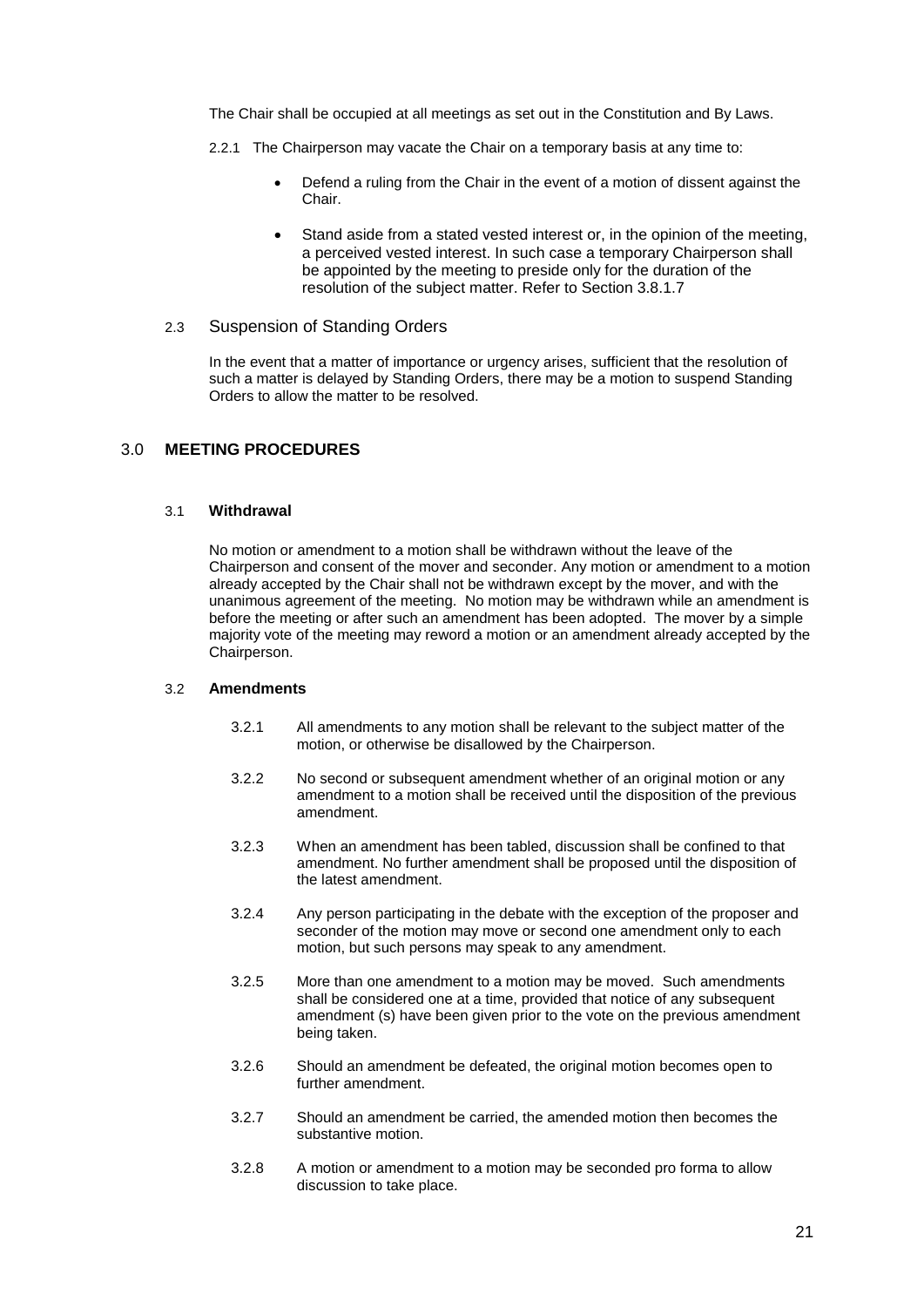- 3.2.9 An amendment may not be moved after the substantive motion has been put to the vote.
- 3.2.10 Amendments may be moved to motions on notice, provided that such amendments are within the scope of the notice and can involve DV in no greater obligations than the notice specifies.
- 3.2.11 The proposer and seconder of a motion may vote:
	- for an amendment to that motion;
	- against the motion

#### 3.3 **Discussion**

- 3.3.1 Discussion shall only take place on a motion or amendment moved and seconded and, where required by the Constitution or at the request of the Chairperson, submitted in writing.
- 3.3.2 No speaker shall digress from the subject matter of the motion or amendment to the motion under discussion. Any person shall be called to order by the Chairperson.
- 3.3.3 No speaker shall speak a second time on the same motion or amendment to a motion unless the Chairperson so permits the speaker to explain, where the Chairperson decides the speaker may have been misrepresented or not understood.
- 3.3.4 A speaker moving a motion shall be held to have spoken thereon, but shall be entitled, in the case of an original motion only, to a right of reply immediately before the question is put.
- 3.3.5 A member or delegate merely seconding a motion shall not be held to have spoken thereon.
- 3.3.6 The Chairperson has the power to extend or curtail the length of the debate.
- 3.3.7 The seconder of a motion may reserve the right to speak until later in the debate.
- 3.3.8 If two or more speakers indicate a wish to speak, the Chairperson shall call on the first person observed, provided that:
	- Speaker shall be requested to indicate their intention to support or oppose a motion or amendment to a motion.
	- The Chair shall allow speakers to alternately support and oppose the motion or amendment to a motion.
- 3.3.9 No discussion may take place on any motion or amendment to any motion after it has been put to the vote.
- 3.3.10 No discussion shall be allowed on any motion for adjournment of a meeting, or that the question be put.
- 3.3.11 All discussion shall be addressed to the Chair and any questions shall be asked through the Chair.

# 3.4 **Right of Reply**

3.4.1 In the event that a motion is opposed or an amendment moved, the proposer of a motion shall be entitled to the final right of reply before the vote is taken. Such a reply either addressing the motion or the first amendment shall not raise new material to support the motion, but shall be confined to a summary to support the argument as presented and to answer any points raised by the opposition.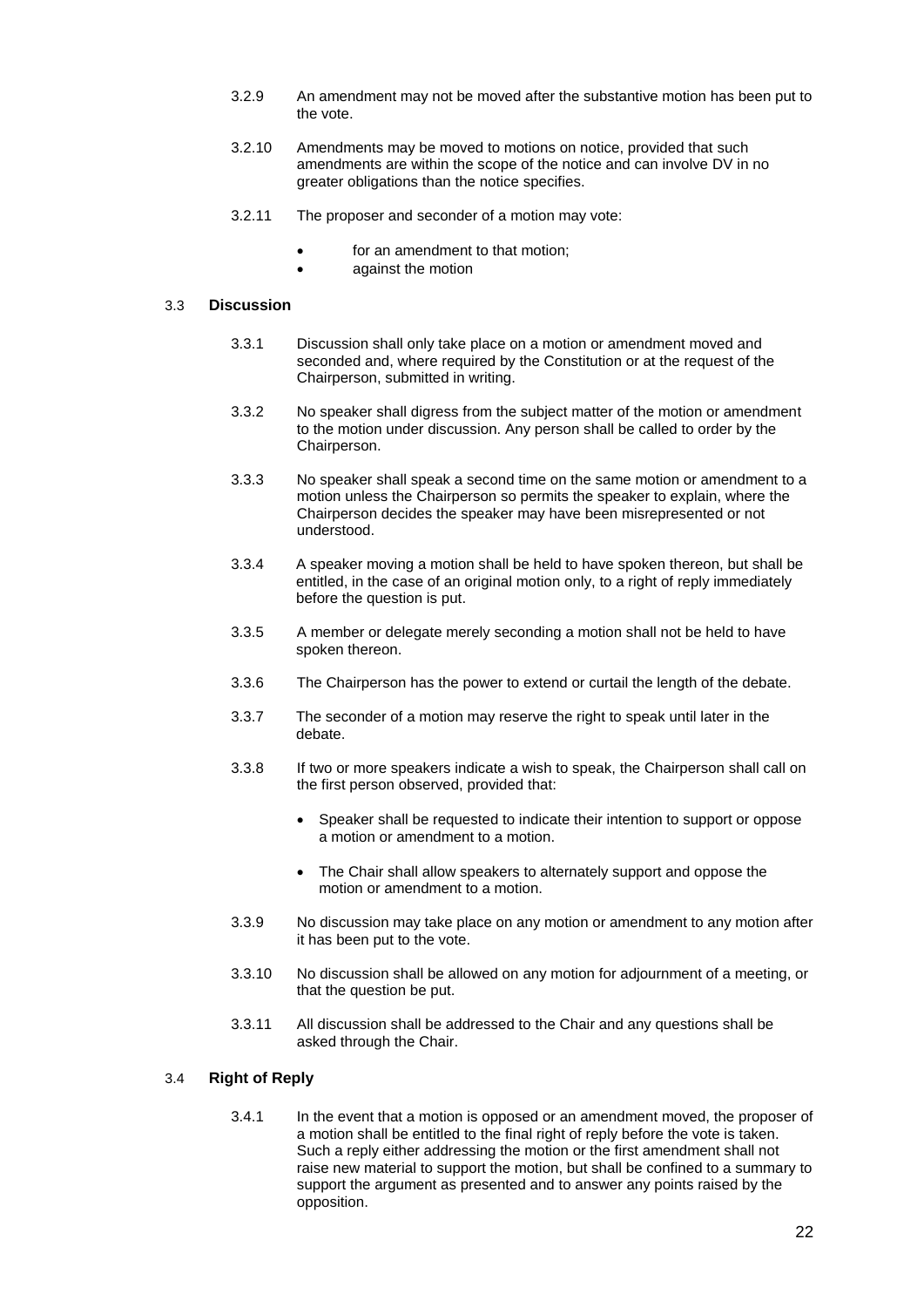- 3.4.2 The mover of an amendment shall not be entitled to a right of reply.
- 3.4.3 By calling for or allowing the right of reply, the Chairperson shall indicate that the debate is closed.

#### 3.5 **Point of Order**

- 3.5.1 Anyone wishing to raise a point of order shall do so at the time of the alleged irregularity, interrupting the speaker, if necessary.
- 3.5.2 If a point of order is raised, it shall be clear and concise.
- 3.5.3 The speaker holding the floor shall cease to speak until the member or delegate calling to order has been heard.
- 3.5.4 A speaker called to order shall remain silent until the question is decided unless permitted by the Chairperson to explain any pertinent point.
- 3.5.5 There shall be no discussion and the Chairperson shall rule upon the point of order raised.
- 3.5.6 A point of order shall take precedence over all other business with the exception of a call for a quorum.

#### 3.6 **Chairperson's Decision on Point of Order**

- 3.6.1 The Chairperson in deciding a point of order shall state the provision, rule or practice, which the Chairperson deems applicable.
- 3.6.2 The Chairperson's decision shall be final, unless a motion be moved and seconded that the ruling be disagreed with. Upon such motion being seconded, then the Chairperson shall immediately vacate the Chair and the business of the meeting shall be suspended until such motion of dissent be passed or defeated.

#### 3.7 **Dissent against the Ruling of the Chair**

- 3.7.1 A motion of dissent against a ruling by the Chair shall be made immediately following the declaration of such a ruling. A motion of dissent shall be requisite support of a simple majority of voters.
- 3.7.2 The Vice President shall assume the Chair, or in the absence of the Vice President, a deputy Chairperson shall be appointed by the meeting.
- 3.7.3 Such motion of dissent shall be debated only by the mover of the motion and the Chairperson in reply and shall thereupon be put to the vote. If such a motion is passed then the ruling of the meeting shall be substituted for that of the Chairperson.
- 3.7.4 The Chairperson shall then resume the Chair and the original matter shall be pursued.

#### 3.8 **Motions for Curtailment of Discussion**

- 3.8.1 Motion for the Closure of discussion or "that the question be now put"
	- 3.8.1.1 The Closure may be moved during the discussion of a motion or an amendment. Such motion may only be moved by a person who has not already spoken on the proposal whether such proposal be a motion or amendment to a motion.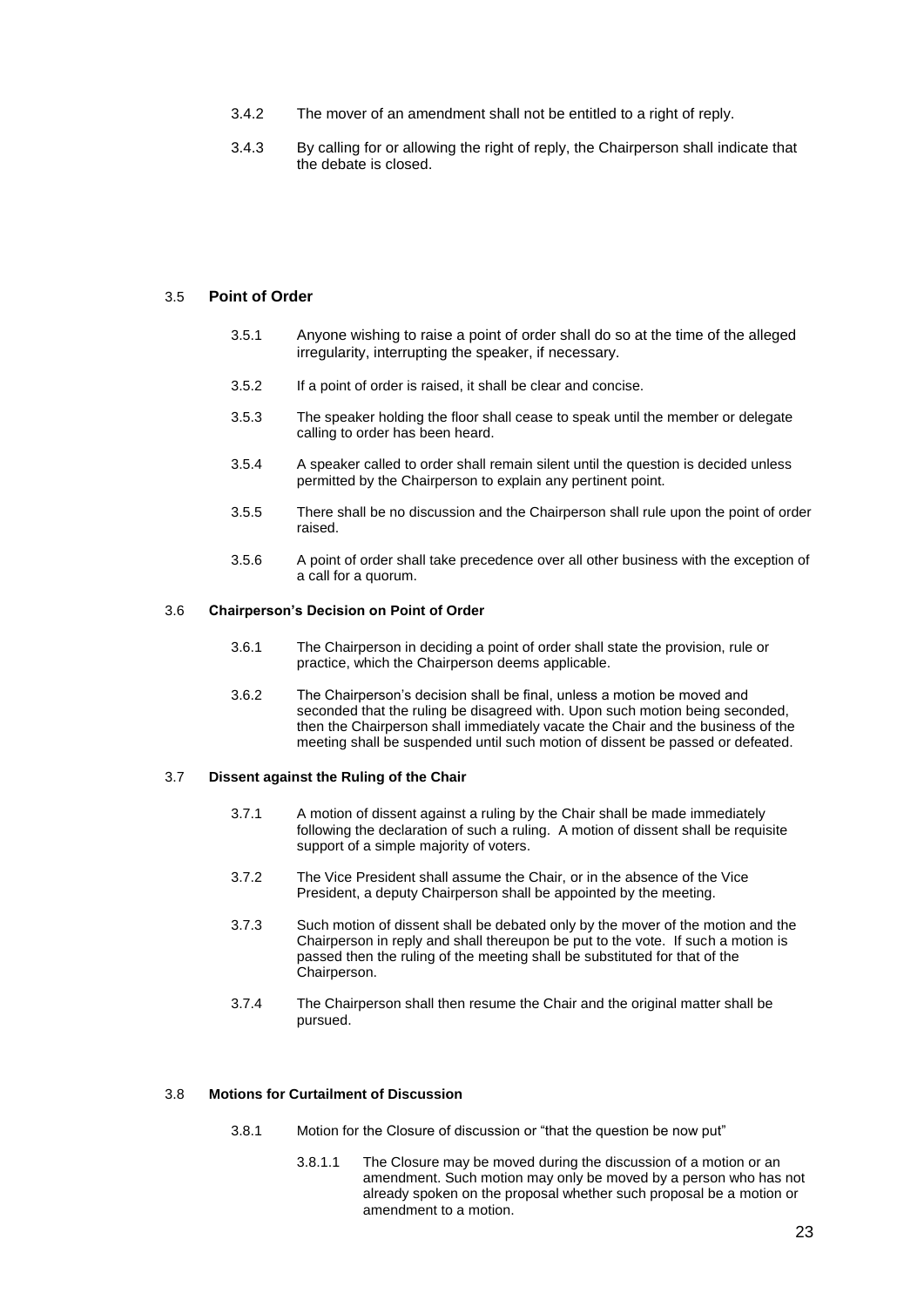- 3.8.1.2 The motion for Closure may interrupt a speaker, shall not be debated and shall be voted on immediately.
- 3.8.1.3 If the motion for Closure is defeated, the debate shall continue as before.
- 3.8.1.4 If the motion for is carried, the motion or amendment under discussion at the time of the Closure shall be put to the meeting immediately. In the case of a motion, the mover may now exert their right of reply; in the case of an amendment, the motion for Closure shall only apply to the amendment.
- 3.8.1.5 The motion "that the question be now put" may be moved any number of times during a debate.
- 3.8.1.6 The Chairperson may of their own volition, put the Closure, if in the opinion of the Chairperson, adequate discussion has taken place.
- 3.8.1.7 Motion " That the speaker be no longer heard" or "that the speaker be heard for a further limited period only".
	- 3.8.1.7.1 This motion requires only to be seconded and shall not be debated.
	- 3.8.1.7.2 In the event that the Chairperson considers that the speaker has had sufficient time to state his or her case, the motion shall be voted on immediately.

#### 3.9 **Adjournment**

- 3.9.1 A member or delegate entitled to vote, who has not spoken to the motion or amendment on hand, may move an adjournment. Such a motion shall be open for debate, but may only be amended as to time and place for reconvening of the meeting.
- 3.9.2 A motion for adjournment shall take precedence over all other motions with the exception of a point of order.

#### 3.10 **Voting Protocol**

- 3.10.1 Voting shall be by a show of hands except where a ballot has already been specified in the Constitution and for By-Laws.
- 3.10.2 Any person entitled to vote may, prior to a vote being taken, move a motion for a secret ballot. Such a motion shall be carried only by a simple majority of those present and entitled to vote.
- 3.10.3 Unless other provision has been specified in the Constitution and By-Laws, a motion or amendment shall be approved by a simple majority of those present and entitled to vote.
- 3.10.4 Any member or delegate entitled to vote or the Chairperson may request a recount of the vote. Such a request shall be made as soon as the result of the vote is announced.
- 3.10.5 Where an anomaly is detected in voting or counting of votes, another vote or ballot shall be taken. It is not incumbent on members or delegates entitled to vote, to vote the same way on both occasions. A vote may be reversed or an abstention registered or where there was a previous abstention a vote may be cast.
- 3.10.6 If any members or delegates entitled to vote, wishes votes to be declared, then a motion shall be made at the commencement of the meeting, a seconder is required, and such motion must be supported by at least 51% of those present and entitled to vote. A request in writing from any Active Member Secretary will be regarded as a motion made at the commencement of the meeting.